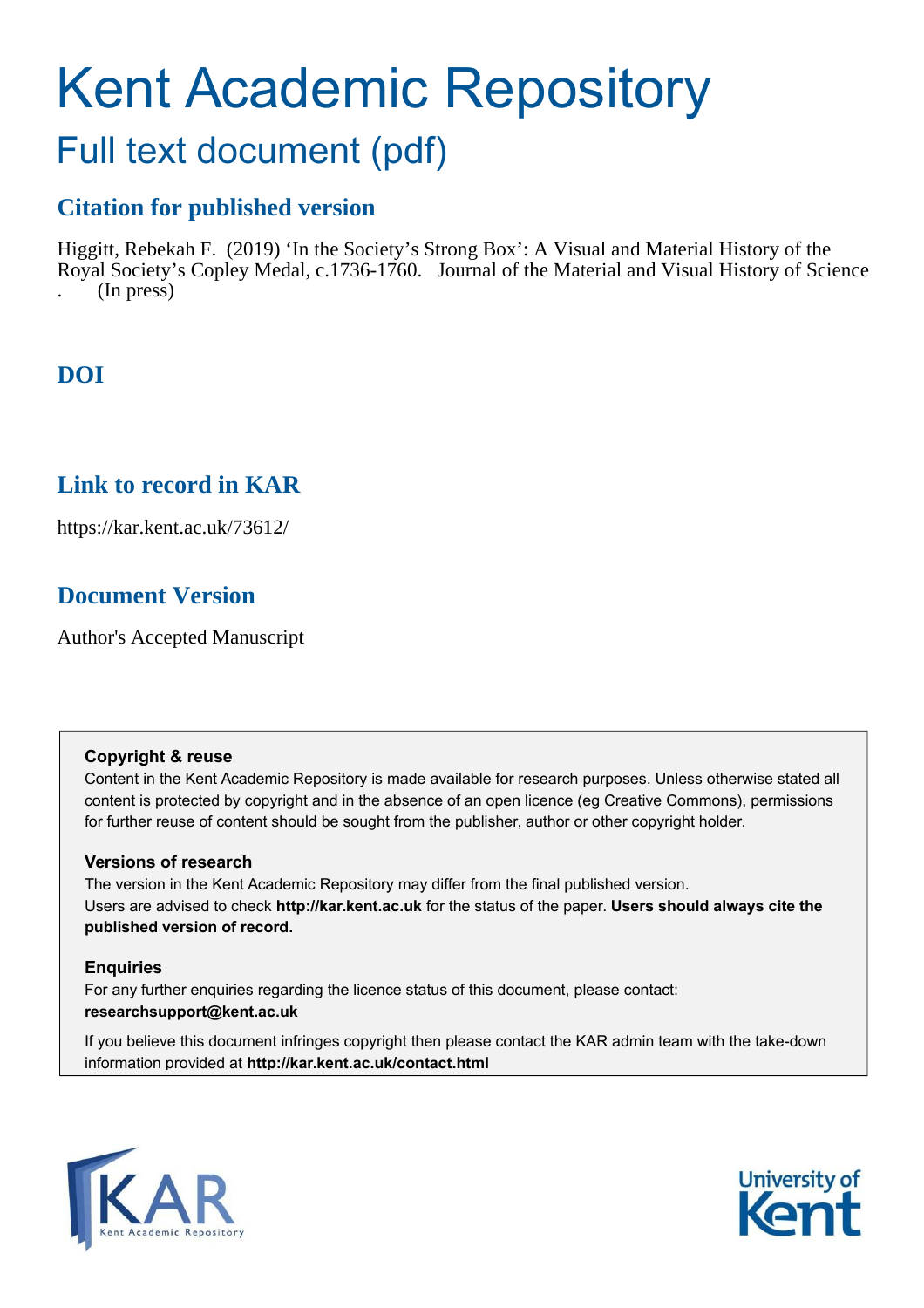## **'In the Society's Strong Box': A Visual and Material History of the Royal Society's Copley Medal, c.1736-1760**

Dr Rebekah Higgitt, Centre for the History of the Sciences, University of Kent, UK.

## **Abstract**

It has become a commonplace that exceptional achievement, including within science, should be rewarded with prizes and that these will often take the form of a medal. The ubiquity of such awards today means that the circumstances behind their arrival tend to be overlooked, but they were novelties when first suggested at the Royal Society in the 1730s. This article traces the creation of the Copley Medal and explores the meaning of medals to the recipients, the Society and the proposer of the scheme, Martin Folkes. Paying attention to the medal's iconography and material nature can shed light on how experimental philosophy and the role of the Royal Society were conceived by key Fellows, demonstrating their links to antiquarianism and Freemasonry. Rather than arriving as a fully formed reward system, the medal concept required investment of time, money, thought and skill, and the development of ritual, meaning and value.

*Keywords:* Royal Society, medals, iconography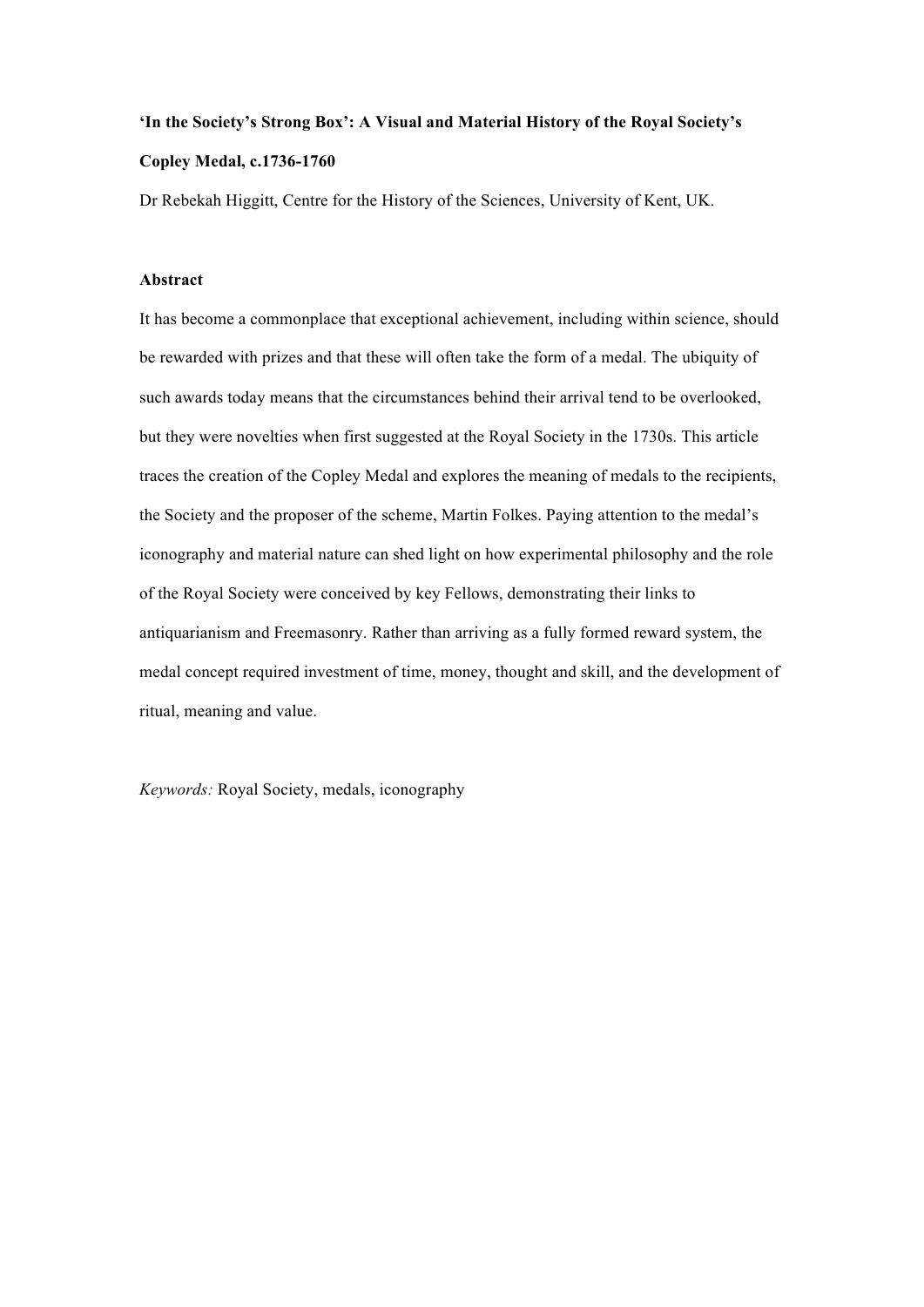The president then acquainted the board that Sir Hans Sloane as Surviving Executor of the late Sir Godfrey Copley had this year recommended D<sup>r</sup> Gowin Knight of the Society, for the Annual Prize Medal bestowed in consequence of S<sup>r</sup>. Godfrey's Benefaction. and the Same being approved, the Several keys of the Iron Chest kept by the President, the Treasurer and one of the Secretaries, were produced, and a gold medal being the last but one remaining in the Chest, was taken out and delivered to the President to be Engraved, and presented on  $S^t$ . Andrews day according to Annual Custom.

*Council Minutes, 11 November 1747, Royal Society*. 1

#### **1. Introduction**

 

Today the Royal Society, the UK's premier scientific academy, has 29 awards and prizes, 18 of which are, or include, a medal.<sup>2</sup> Awards have proliferated, particularly in the last century, becoming a significant part of the activity of such societies and the conventional reward system in science. This normalisation of honorary prizes and medals has meant that there has been insufficient consideration of the origins of one of the first, the Royal Society's Copley Medal. The article that gives the most detailed account discusses its "rather uncertain start" before it, properly in the authors' view, "became established as a major award" that marked

Acknowledgements: I thank Marco Berretta for the invitation to give a paper at the 5th Watson Seminar, inspiring this research, Antonio Clericuzio for his commentary, members of the Centre for the History of the Sciences at the University of Kent for discussion, Nicky Reeves for sharing his research and to all the above as well as Michael Hunter and Jim Bennett for their useful comments. Thanks also to Mark Jones, Noah Moxham and Aileen Fyfe for sharing their work before publication, and for the assistance of Philip Attwood (Keeper of Coins and Medals at the British Museum), Keith Moore (Librarian at the Royal Society), Caroline Higgitt and Roger Robertson.

<sup>&</sup>lt;sup>1</sup> Royal Society, CMO/3/120, Minutes of a meeting of the Council of the Royal Society, 11 November 1747. NB years are given commencing 1 January but follow contemporary use of Old or New Style calendars.

<sup>2</sup> Royal Society, "Awards" https://royalsociety.org/grants-schemes-awards/awards/ (accessed 1 Aug. 2016).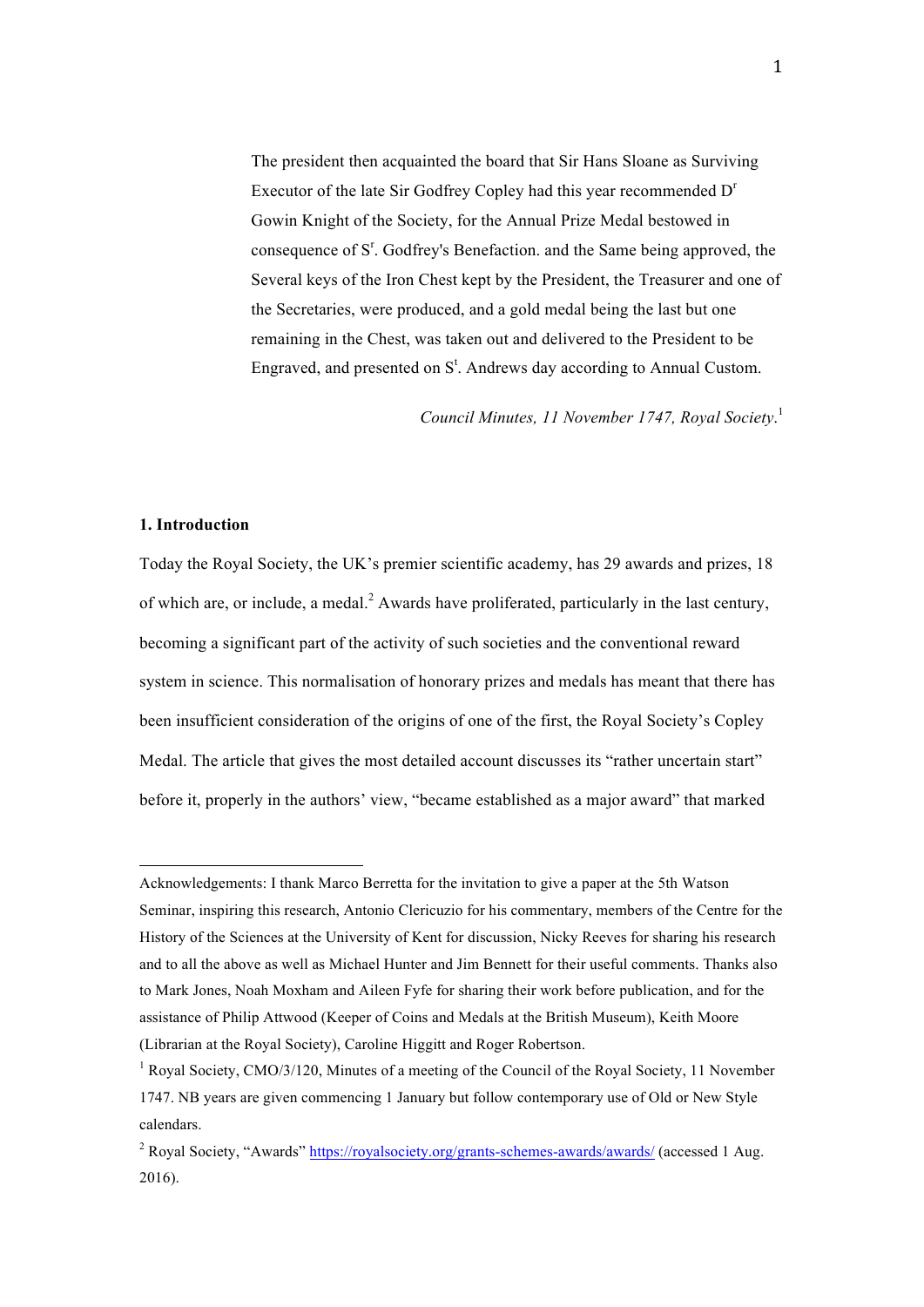"recognition by the Society of the highest scientific distinction".<sup>3</sup> This conforms to an idea of what a scientific prize *should* be that is a product of the 19th and 20th centuries and avoids close consideration of its early meanings. It also fails to consider the medal as a material object – or, rather, series of objects – for which particular aesthetic and other choices had to be made, and which had to be manufactured, maintained, safeguarded and distributed. This article argues that paying attention to the medal's visual and material nature gives important clues to its meaning and to that of experimental philosophy within the Royal Society (RS) in the mid-18th century.

It has been particularly easy to create a presentist narrative of the Copley Medal because there is a good case for its being the first and longest lasting of what we have learned to recognise as a scientific prize. Firstly, it can be seen as an open prize. Unlike the Académie des Sciences's Meslay Prize, or contemporary prizes offered by schools, universities, societies or publications, it was not awarded for a pre-defined task, question or topic.<sup>4</sup> Secondly, it was also unlike rewards that gave financial compensation for work completed, whether through commercial opportunity (patents) or in exchange for sharing a process or product (for example the rewards arbitrated by the Commissioners of Longitude – the first of which was, like the Copley Medal, awarded in 1737 – or parliamentary rewards like that given to Joanna

<sup>&</sup>lt;sup>3</sup> M. Yakup Bektas and Maurice Crosland, "The Copley Medal: The Establishment of a Reward System in the Royal Society, 1731-1839", *Notes and Records of the Royal Society of London*, 1992, *46*:43-76, p. 43.

<sup>&</sup>lt;sup>4</sup> On the Meslay Prize see Patrice Bret's article in this issue and Danielle Fauque, "Testing Longitude Methods in Mid-Eighteenth Century France", in *Navigational Enterprises in Europe and its Empires, 1730-1850* edited by Richard Dunn and Rebekah Higgitt (Basingstoke: Palgrave Macmillan, 2015), pp. 159-179, pp. 159-60. Gold medal prizes were offered in 1735 by the *Gentleman's Magazine* for a poem on "The Christian Hero" and from 1737 by the University of Dublin for study of Greek: Mark Jones, "All Shall Have Prizes: Prize Medals in Britain 1750-1850" (paper, British Art Medal Society Conference, June 2016), pp. 2-3 and *Gentleman's Magazine*, 1735, p. 778. Some of the earliest post-Classical prize medals were given for orations on set topics: Frederick John Stopp, *The Emblems of the Altdorf Academy: Medals and Medal Orations, 1577-1626* (London: MHRA, 1974).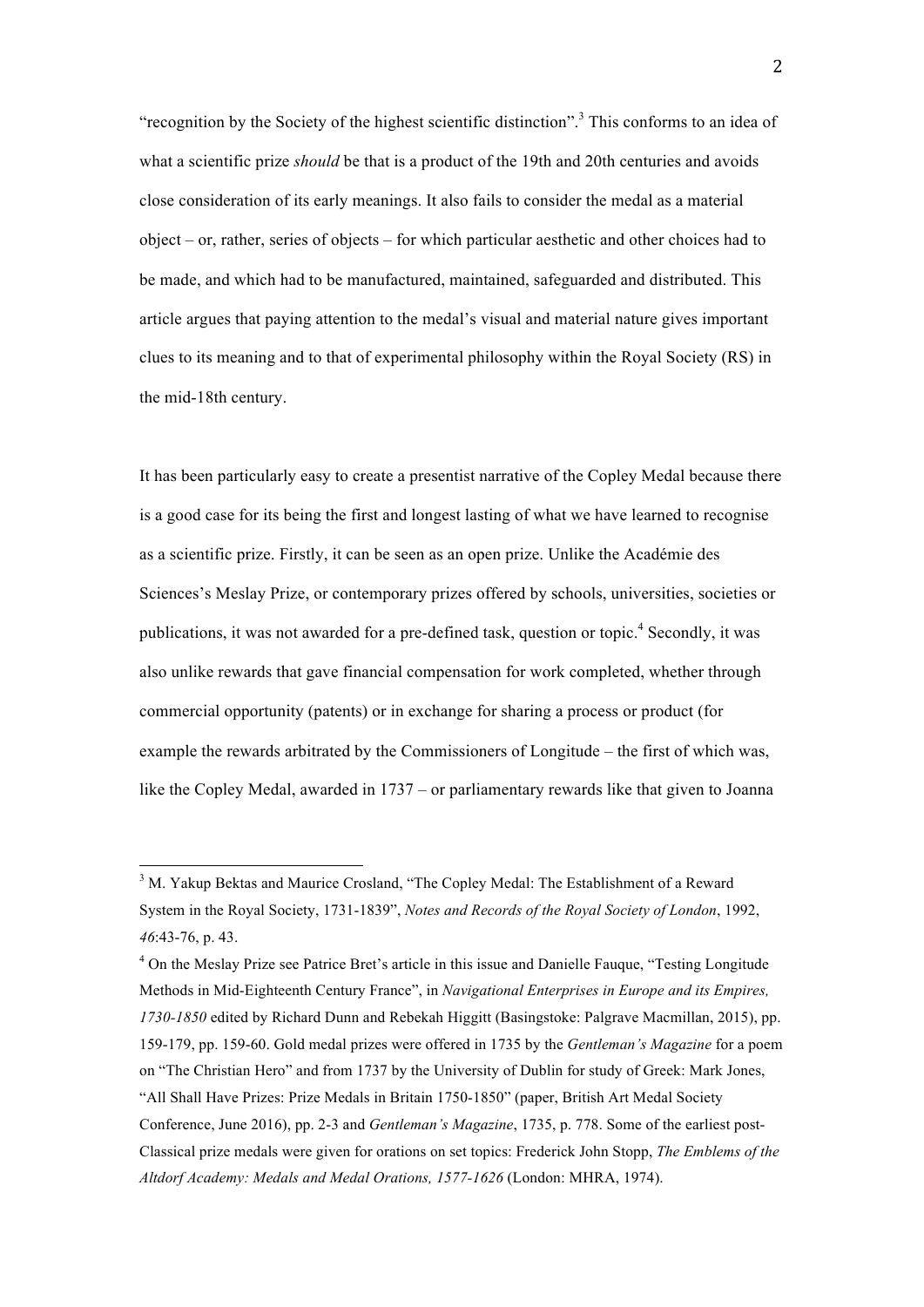Stephens in 1739 in exchange for sharing her cure for the stone).<sup>5</sup> Nor, thirdly, was it payment for a particular service, such as the performance of an experiment or giving of a lecture, as characterised the original use of Godfrey Copley's legacy and the Society's Croonian Lecture.<sup>6</sup> However, as the epigraph to this article makes clear, in its early days the Copley Medal was not an expertly assessed open competition: it was in the gift of particular individuals, initially Hans Sloane, a trustee of the Copley bequest, and, after his death, the Society's successive presidents.

As a medal, the Copley award also seems to point the way to the 20th century's premier honorary prize medals, the Nobels, as well as the many institutionally backed prize medals that appeared from the  $1750s$ .<sup>7</sup> It is worth emphasising that, although there was a long tradition of marking royal and state events on medals and, from the Renaissance, the celebration or reward of civilian individuals, in the early 18th century there was little tradition of medals being used as regular or continuing prizes or rewards – even military service medals were a later invention.<sup>8</sup> Nevertheless, there has been surprisingly little attention given to the Copley Medals themselves. Although Bektas and Crosland briefly discuss their creation, they have no interest in the visual or material aspects and, in fact, misattribute the

<sup>5</sup> Derek Howse, "Britain's Board of Longitude: The Finances, 1714-1828", *The Mariner's Mirror*, 1998, *84*:400-17; Richard Dunn and Rebekah Higgitt, *Finding Longitude* (London: Collins, 2014); Nicky Reeves, "Mrs Stephens' Cure for the Stone", *The Longitude Project Blog* (21 Dec. 2010) http://www.rmg.co.uk/discover/behind-the-scenes/blog/mrs-stephens-cure-stone (accessed 29 Jul. 2016).

<sup>6</sup> See James Hudson, *Report on the Adjudication of the Copley, Rumford and Royal Medals: And Appointment of the Bakerian, Croonian, and Fairchild Lectures* (London: Richard Taylor, 1834), pp. 44-45.

<sup>&</sup>lt;sup>7</sup> See Jones, "All Shall Have Prizes". The 18th- and 19th-century RS prize medals were the Rumford Medal (suggested and financed by Count Rumford in 1797, first awarded 1800), the Royal Medals (1826), Davy Medal (1877), Darwin Medal (1890) and Buchanan Medal (1897). See Hudson, *Report*; Royal Society, "Awards"; Roy M. MacLeod, "Of Medals and Men: A Reward System in Victorian Science, 1826-1914", *Notes and Records of the Royal Society*, 1971, *26*:81-105.

<sup>8</sup> See Mark Jones, *The Art of the Medal* (London: British Museum Publications, 1979). Elizabethan and Commonwealth Naval Reward medals were early examples, but connected only to particular actions.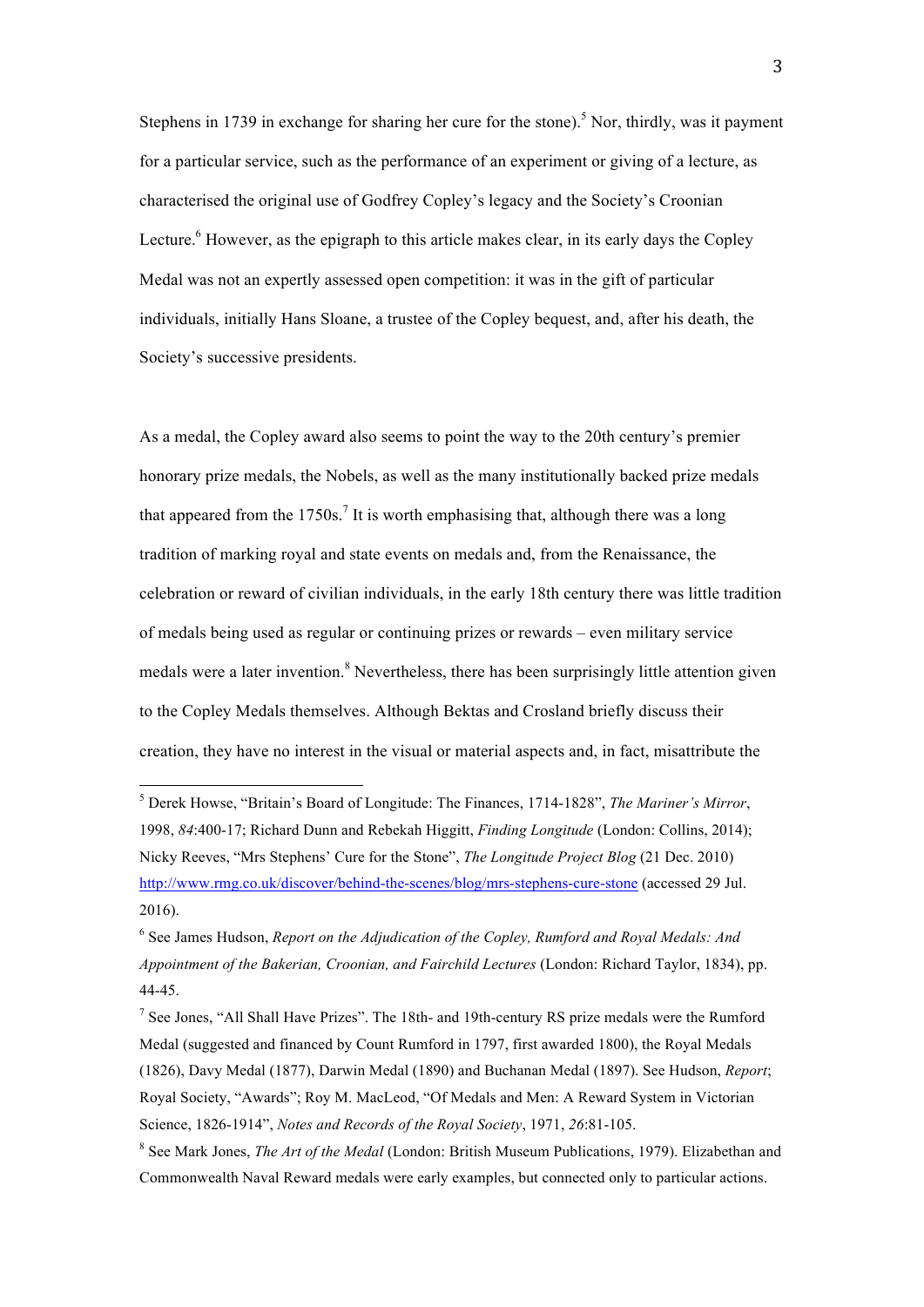design. Their focus is, rather, on who and what work was rewarded and how this and the prize's administration evolved over time. Nicky Reeves, too, has considered the medal winners rather than the medals, or, more precisely, how John Pringle (RS President 1772-78) described them and sought to associate the Society with particular kinds of scientific work.<sup>9</sup> Conversely, numismatists have described the Copley Medal and identify its makers, but do not link this to consideration of the Society's aims, iconographic choices or how the medal was distributed.<sup>10</sup> This paper attempts to fill some of these gaps by asking why the RS introduced the novelty of a prize medal and what its new "Annual Custom" implied. As the opening quotation suggests, the physical nature of the medal required particular actions and practices, including the triple locking and unlocking of the Society's strong box, in which the medals and dies were kept  $(Fig. 1).$ <sup>11</sup>

[Figure 1: The strong box, or iron chest, given to the Royal Society by William Ball in 1663. It measures 335 x 660 x 385 mm. Photograph courtesy of The Royal Society.]

A typical chest for valuables, including the RS seal, charter, deeds and money, I take it as a symbol and reminder of the material existence of the Copley Medal (or Copley Medals, since it existed in multiple copies). These objects required safekeeping and distribution, while the dies had to be maintained and used periodically to strike a new batch of medals to serve for

<sup>9</sup> Nicky Reeves, "Science and the Sea in the Long 18th Century: John Pringle's Copley Medal Discourses: Practical Science and the British Navy", (Lecture, National Maritime Museum, 21 Oct. 2010).

<sup>10</sup> The Copley Medal is described in the classic reference work Edward Hawkins, *Medallic Illustrations of the History of Great Britain and Ireland to the Death of George II* (London: The British Museum, 1885), Vol. 2, pp. 522- 3. See also Jones, "All Shall Have Prizes", p. 1. Histories of the RS also include details of the Copley legacy and the Medal's foundation: Hudson, *Report*, pp. 3-6; Weld, *History of the Royal Society*, Vol. 1, pp. 384-6.

<sup>&</sup>lt;sup>11</sup> The Society's strong box, or iron chest, could only be opened with all three keys and by order of the Council: Weld, *History of the Royal Society*, Vol. 2, p. 532; Vol. 1, p. 171. This was a common way to secure valuables belonging to corporate entities, see e.g. Ben Marsh, "The Meanings of Georgia's Eighteenth-Century Great Seals", *The Georgia Historical Quarterly*, 2012, *96:*195-232, p. 199.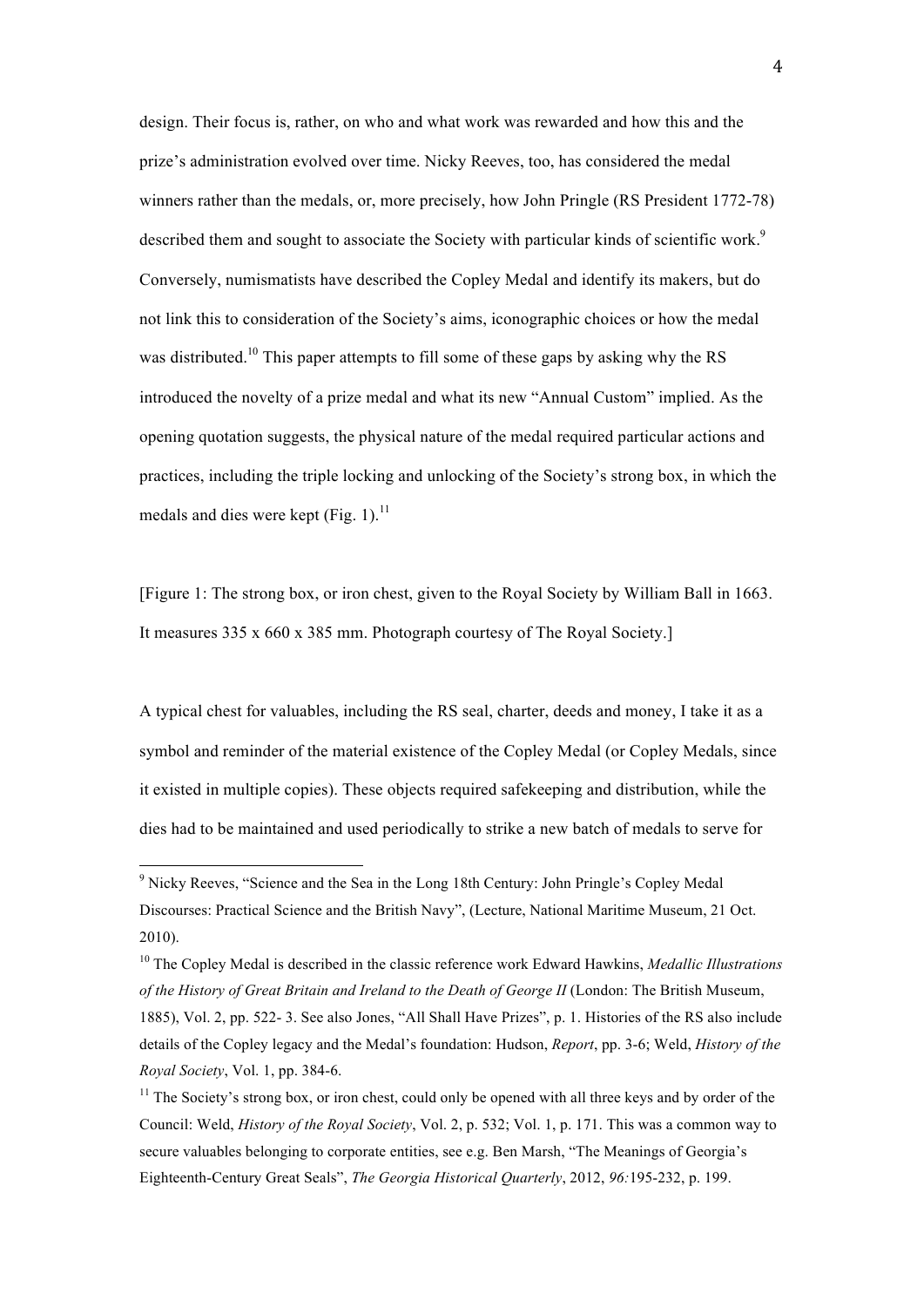the next dozen years. They also became collectors' items and gave physical form to the new role of the RS in rewarding merit, linking Society and recipient. As a prize, the scheme represented change in the use of the Copley legacy and how the award was understood. As a medal, it reveals some of their choices in representing experimental philosophy and its practitioners, and the importance of numismatics to 18th-century learned enquiry.

#### **2. The Copley legacy and Sir Godfrey Copley's Experiment**

The story of the Copley Medal did not begin with a medal, or even with a prize. Sir Godfrey Copley (d. 1709), an early fellow of the RS, left to two other fellows, Hans Sloane (Secretary 1693-1713) and Abraham Hill (Treasurer 1679-1700), "the sum of one hundred pounds upon trust for the Royal Society of London for improving natural knowledge to be laid out in experiments or otherwise for the benefit thereof as they shall direct and appoint."<sup>12</sup> Copley would have known well that the Society often struggled to pay for equipment and demonstrators to perform the experiments that were so bound up with the Society's identity. Thus, although the trustees were free to decide how to use the money, Copley's assumption was that this was the most likely need. As trustees, Hill and Sloane remained responsible for how the money was used until their deaths, in 1721 and 1753 respectively. Key suggestions were, however, made by other members of Council and decisions agreed by President (Isaac Newton to 1727, Sloane 1727-41, Martin Folkes 1741-52, George Palmer, Earl of Macclesfield 1752-64) and Council. Thus we can trace via the minutes of Council meetings how the use of the legacy transformed over time into: a) an annual event b) a matter of honour and/or competition and c) a medal.

Hill and Sloane proposed in June 1717 that the money, which had recently been paid to the Treasurer, should "for ever" pay for one or more experiments, "as the Society shall appoint  $\leq$  approve $\geq$ , to be made before them". These would be performed "at some Meeting as soon

<sup>&</sup>lt;sup>12</sup> Ouoted in Bektas and Crosland, "The Copley Medal", p. 44.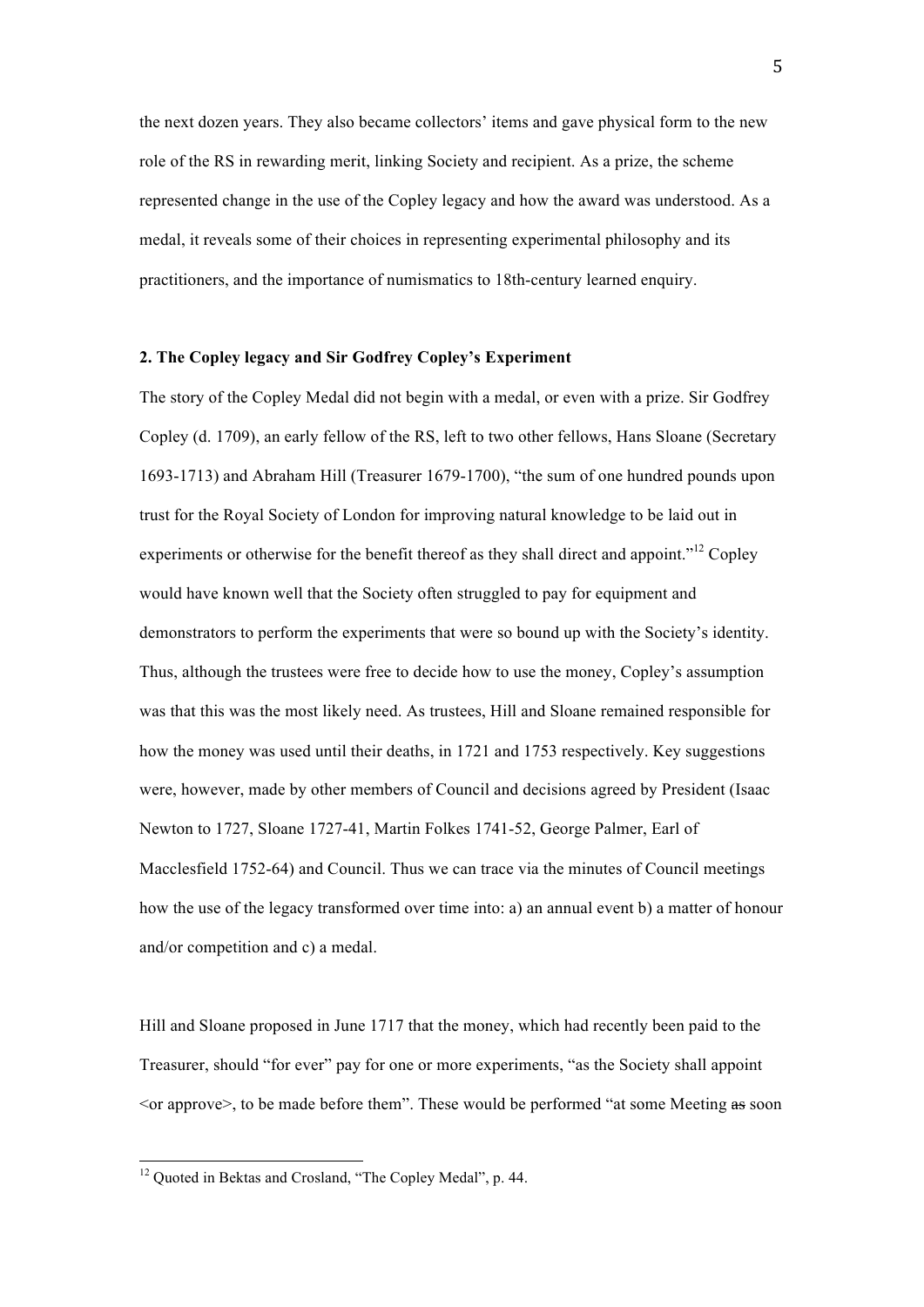after the Anniversary Meeting" (St Andrew's Day, 30 November), and should be written up, read to and registered with Society within six months.<sup>13</sup> Although not specified, the idea of perpetuity meant using only the interest on the legacy, later identified as £5 per annum. Thus, the following year, it was ordered that the experimenter John Theophilus Desaguliers be paid £5 "on Account of the Experiment he Shew'd the Society on the fifth of December last". This was in addition to larger amounts, such as £30 in October 1717, that he received for the various experiments he performed over the course of the year. Likewise, in 1719 he was paid £20 (£15 for the year's service and £5 "for Sir Godfrey Copleys Experiment") and in 1720 it was £40, "including Sir Godfrey Copleys Experiment".<sup>14</sup> This new annual event was, we might assume, a shift from Copley's intention, probably as a result of the Society's finances having stabilised and the rather small amount of money involved.

Desaguliers was repeatedly given this additional sum, and seems to have been the only person to have received it before 1731, although it was not always specified within his payments. In several years the event was missed altogether, so that in 1726, Sloane was concerned that the "Annual Experiment" was "in danger of being defeated by the failure of Supplying such Experiments". He proposed they remove this "Evil" and render the legacy "more beneficial and usefull by a more publick Invitation and Encouragement" to be placed in *Philosophical Transactions*. His proposal "to invite Strangers or others to Offer and propose any new and usefull Experiment" potentially opened an element of competition and recognition, should the advertisement have been successful.<sup>15</sup> It is not clear that it was, but it did lead to revived

<sup>13</sup> CMO/2/272 (20 Jun. 1717).

<sup>14</sup> CMO/2/ 278 (3 Jul. 1718); CMO/2/275 (24 Oct. 1717); CMO/2/288 (5 Nov. 1719); CMO/2/294 (20 Oct. 1720); Bektas and Crosland, "The Copley Medal", p. 45-6. They wrongly state "the name of Copley is not mentioned" for these payments (p. 46).

<sup>&</sup>lt;sup>15</sup> Desaguliers was paid £40 in 1721,1722 and 1723, for experiments made over the year and there is no mention here or elsewhere of the Copley money. In 1724-26 he was questioned about what experiments he had performed, and each time received £30. Sloane's comments of 17 November 1726 (CMO/2/329) suggest there had not been a Copley experiment in these years, hence the lower payment.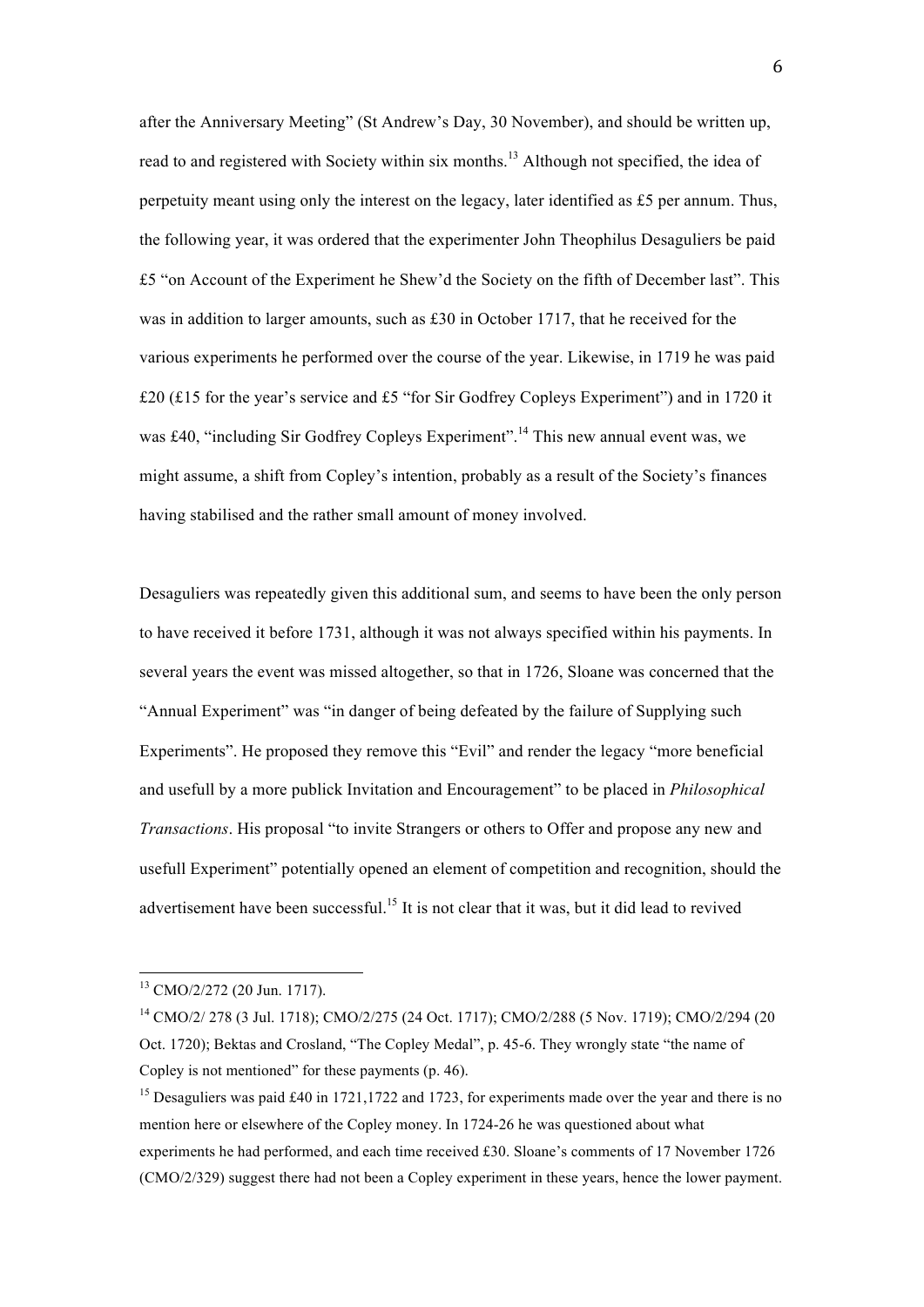internal interest and use of the eponym "Sir Godfrey Copley's Experiment".<sup>16</sup> However, there again appears to have been no designated experiment in 1730, and in November 1731 Roger Gale proposed that as "no Experiment had been yet Offered on  $S<sup>r</sup>$  Godfrey Copley's foundation, for y<sup>e</sup> present year", Stephen Gray, who was not yet a fellow and so a "stranger", "might be Entered on that foot, as an Encouragement to him for the readiness he has always Shewn in obliging the Society with his discoveries and improvements". For the first time awarded as an incentive (though not a prize), this use of the money was agreed by Sloane who, as trustee, was described here as "Director of this Experiment". Gray performed the Copley experiment in 1731 and 1732, but it was soon once again down to Desaguliers.<sup>17</sup>

Things changed radically after the meeting of 10 November 1736. It was agreed by ballot that Desaguliers should receive £20 payment for "Experiments performed this present year", plus £5 "for the Experiment of Sir Godfrey Copley", but then the Vice President, Martin Folkes, made a proposal "to render Sir Godfrey Coply's Donation for an annual Experiment more beneficial than it is at present". His idea was:

to convert the value of it into a Medal or other honorary Prize, to be bestowed on the person whose Experiment should be best approved: by which means he apprehended

<sup>&</sup>lt;sup>16</sup> CMO/2/340 (9 Nov. 1727): on this occasion Desaguliers was paid £35, £5 of which was for "S<sup>r</sup>. Godfrey Copley's Experiment". £5 and the Copley experiment were again mentioned in January 1729 (CMO/3/11) and 1730 (CMO/3/20). On eponyms as a reward system, see Marco Beretta's article in this issue.

<sup>&</sup>lt;sup>17</sup> CMO/3/41 (15 Nov. 1731). These experiments were to be part of the entertainment for the Prince of Wales and Duke of Lorraine, who attended a meeting on 25 November: Weld, *History of the Royal Society*, Vol. 1, p. 465. Gray also received £5 for the 1732 experiment in February 1733 (CMO/3/50). In 1734 (CMO/3/147) and 1736 (CMO/3/69), Desaguliers again received the additional £5 but, while he and Gray each received 20 guineas (CMO/3/61 and 63) in 1735, there was no mention of Copley. Gray died in February 1736 and the scheme changed in 1737.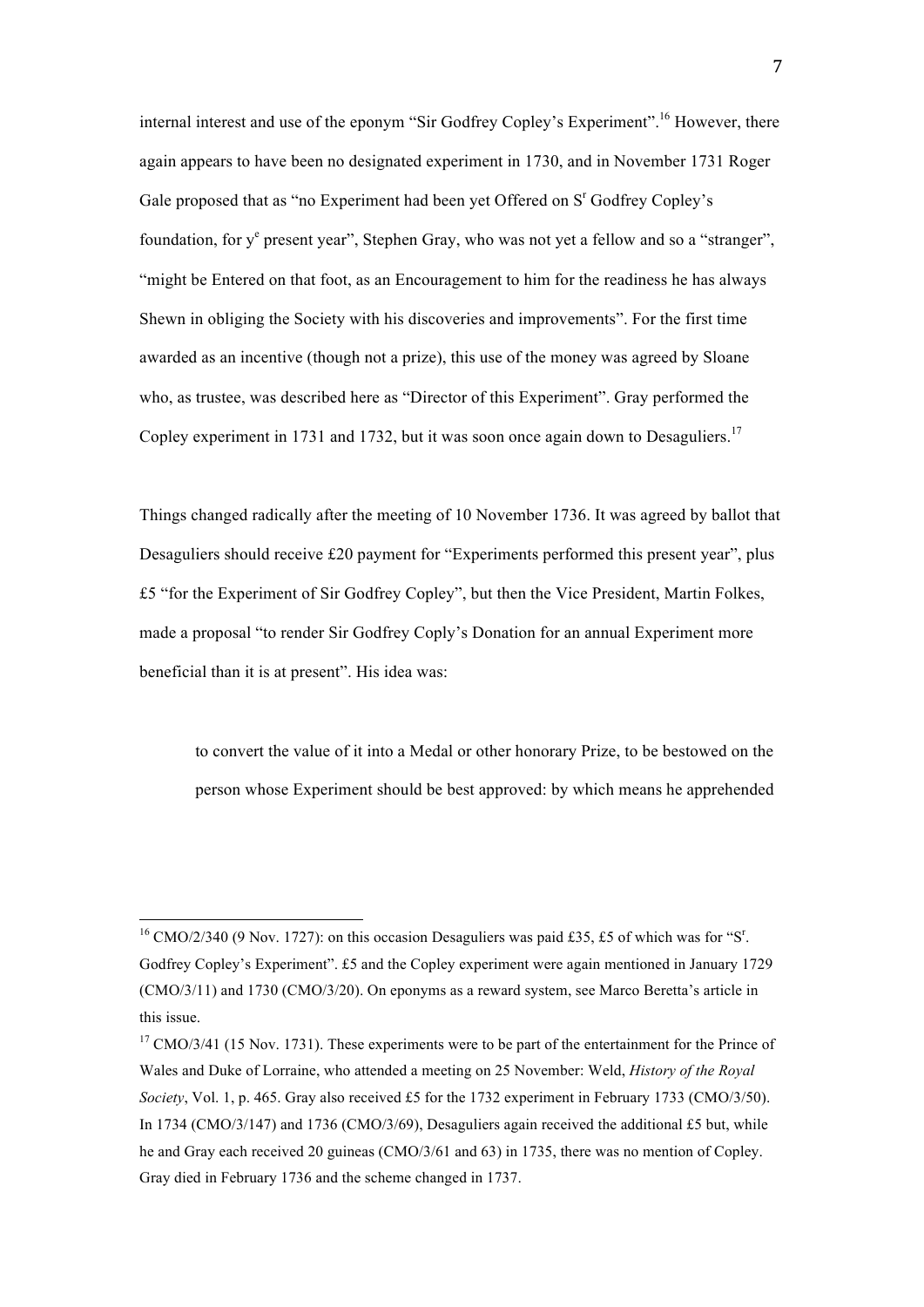a laudable Emulation might be excited among Men of Genius to try their Invention, who in all probability may never be moved for the sake of Lucre.<sup>18</sup>

After some debate, sadly not minuted, the discussion was referred to another occasion. That came at the next Council meeting, on 7 December 1736, when there was further unminuted "Discourse thereon" and

it was agreed to & resolved that instead of Sir Godfrey Copley's annual Donation of five Pounds, a Gold Medal should be struck of the same Value, with the Arms of the Society impress'd on it; and that the same should be given as a voluntary Reward or honorary Favour for the best Experiment produced within the Year, and bestowed in such a manner as to avoid any Envy or Disgust in Rivalship.

Whereupon  $M<sup>r</sup>$  Folkes,  $M<sup>r</sup>$  Gale,  $M<sup>r</sup>$  West, and  $M<sup>r</sup>$  Theobald were desired to consult together about a proper Medal.<sup>19</sup>

From 1737, we can list the annual winners of the Copley Medal, although the medal itself did not exist until 1742 and the first five received theirs retrospectively.<sup>20</sup> The shift to a medal scheme meant a very different use of Copley's bequest, while the words "Invention" and "Genius" in the quotations above – and, as will be argued, some elements of the medal's design – indicated a move from the collective witnessing of prepared experiments to the reward of individual merit across a range of activities. First, however, a "proper Medal" had to be created, worth the right amount and representative of the Society and its prize.

<sup>18</sup> CMO/3/69 (10 Nov. 1736).

 $19$  CMO/3/70 (7 Dec. 1736).

<sup>20</sup> Royal Society, "Award Winners: Copley Medal",

https://docs.google.com/spreadsheets/d/1dsunM9ukGLgaW3HdG9cvJ\_QKd7pWjGI0qi\_fCb1ROD4/p ubhtml?gid=1336391689&single=true (accessed 1 Aug. 2016). This list includes Copley legacy recipients from 1731 but they cannot be seen as winners of an award or honorary prize. Later gaps were often made up by subsequently issuing more than one medal: 58 medals were distributed in the 64 years 1737-1800.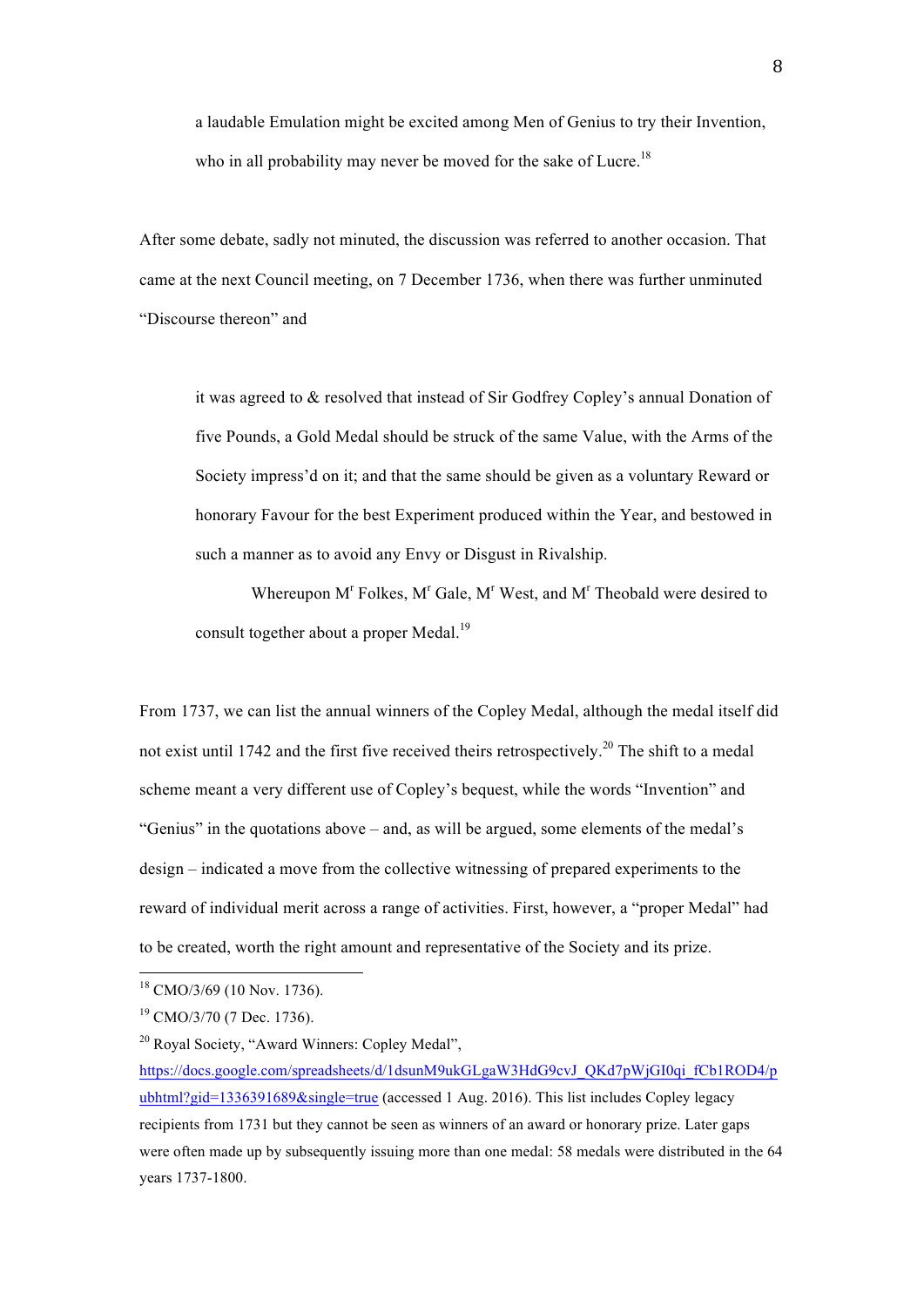#### **3. Making a medal of Copley's Donation**

 

As was typical of medal production, the design and manufacture of the Copley Medal was a collaborative process, involving many people and inspired or constrained by a range of factors. As Mark Jones has noted, medal design, at least before the later 19th century, was rarely a matter of individual artistic vision but was, rather,

a highly segmented process in which a sequence of specialists contributed to the final result. Idea, motto or inscription, sketch, finished drawing, model, puncheon, inscription and die (and since medals have two sides there were two sets of each) might all be the work of different individuals. $^{21}$ 

Jones notes that the concept and a suitable motto tended to be produced by those with a classical education and/or antiquarian interests.<sup>22</sup> Thus Martin Folkes (gentleman natural philosopher and antiquary), Roger Gale (gentleman scholar and antiquary), James West (lawyer, MP from 1741, and antiquary) and James Theobald (timber merchant, natural historian and antiquary) were not only on the RS Council, but each was also an active member of the Society of Antiquaries (SA). Frequent committee men, they were also collectors of a wide range of material, particularly coins and medals.<sup>23</sup> While numismatics was occasionally a topic in RS meetings, the SA minutes show that coins and medals –

<sup>21</sup> Mark Jones "Introduction" in *Designs on Posterity: Drawings for Medals*, edited by Mark Jones (London: British Art Medal Trust, 1994), pp. 7-9, p. 7.

 $22$  An example of such practice in the later 18th-century commercial context is the assistance that scholar Thomas Hollis gave to the Pingo family: see Christopher Eimer, *The Pingo Family & Medal Making in 18th-Century Britain* (London: British Art Medal Trust, 1998), p. 21.

<sup>23</sup> For all four, see entries in the *Oxford Dictionary of National Biography*. See also John H. Appleby, "James Theobald, F.R.S. (1688-1759), Merchant and Natural Historian", *Notes and Records of the Royal Society*, 1996, *50*:179-189; David Boyd Haycock, "'The Cabals of a Few Designing Members': The Presidency of Martin Folkes, PRS and the Society's First Charter", *The Antiquaries Journal*, 2000, *80*:273-84; and Anna Marie Roos, "Taking Newton on Tour: The Scientific Travels of Martin Folkes, 1733–1735", *British Journal for the History of Science*, 2017, *50*:569–601.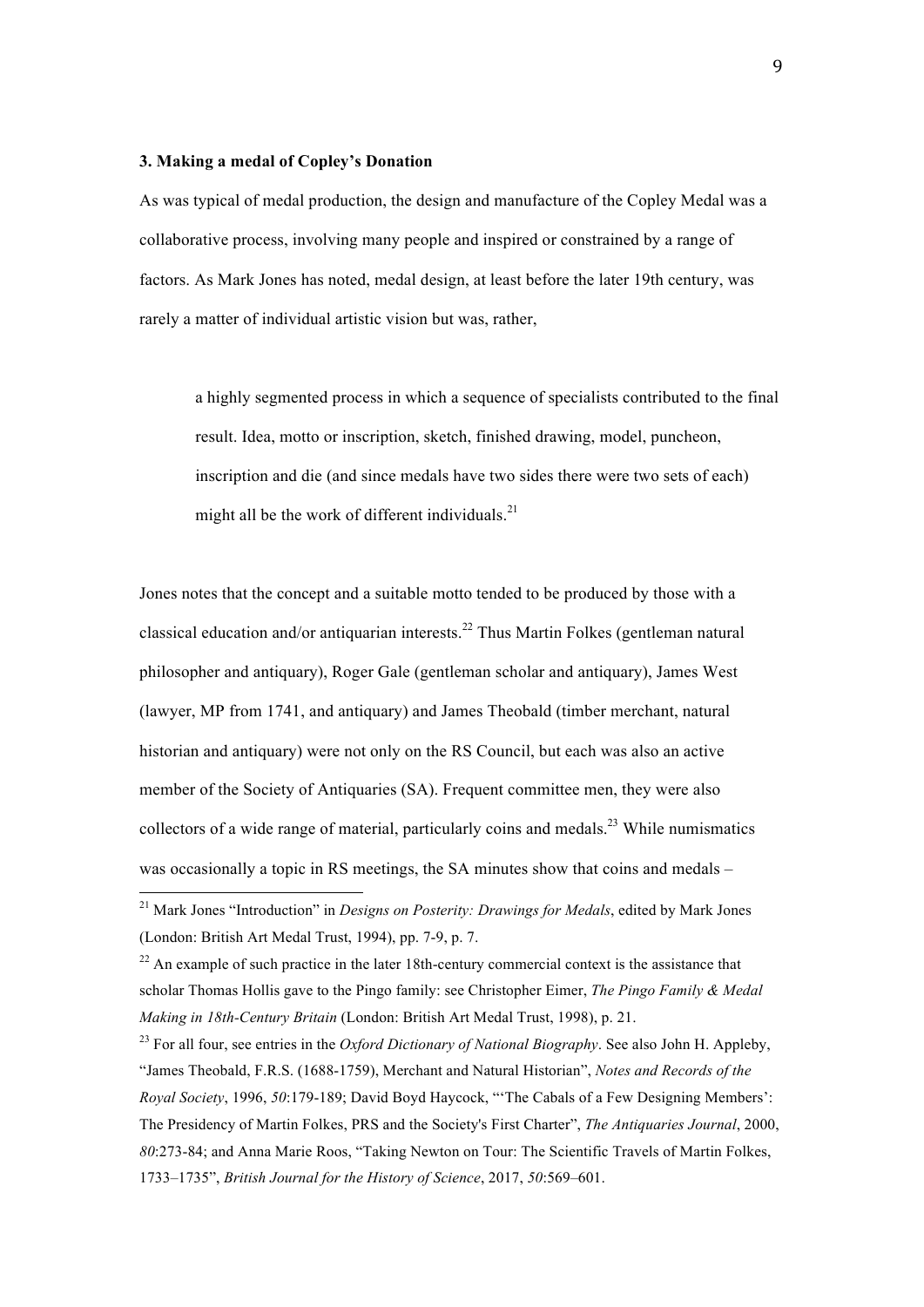ancient, historic or modern – were often shown and discussed, often by these men. Six days before Folkes suggested that the Copley money be transformed into a medal, he had shown "a very fair coin of Emperor Julian" and Gale brought in some ancient Roman medals. One day after, Folkes showed some medieval gold coins from the collection of the Earl of Pembroke.<sup>24</sup> Throughout this period Folkes was researching the history of British coins and the group as a whole discussed a wide range of medals, bearing classical imagery, recent propaganda, intriguing inscriptions and "curious workmanship".<sup>25</sup> Often the inscriptions were copied and the size of the medals represented. These men were expert in matters of medal size, materials, quality, inscriptions and iconography.

At the next RS meeting, the members of the committee "to consider of a proper Medal for the honorary Prize on Sir Godfrey Copley's Donation" presented a design to Council. It was approved and they were asked to find out "the proper means to procure Leave for a Medal to be struck."<sup>26</sup> At this period, when fears of counterfeit coinage were high, the practice of quality medal making was almost entirely restricted to the London Mint: in the early 1730s the engraver George Vertue noted the "obstructions and difficultyes" in obtaining use of a "coining press" to make medals, noting that the Mint's machines were not "to be us'd publickly, for fear of ill consequences".<sup>27</sup> Vertue, who was engraver to the SA and long-time collaborator with Folkes on his books on English coins, was later recorded in the Council Minutes as having made "a Draught for the Medal". It is likely that this was the "Design" shown to Council in February 1737. Despite Bektas and Crosland's statement that Vertue was the designer, his draft "happened not to be that which was followed", although he was still ultimately rewarded for his work with two silver medals. <sup>28</sup> It is unclear why his design was

<sup>&</sup>lt;sup>24</sup> Society of Antiquaries, Minute Book, Vol. 2 (4 and 11 Nov. 1736).

 $25$  Minute Book, Vol. 2 (8 May 1735).

 $26$  CMO/3/71 (8 Feb. 1737).

<sup>27</sup> Eimer, *The Pingo Family*, pp. 6-7; George Vertue, "Vertue Note Books, Vol. III", *The Walpole Society Volume 22* (1933-4), p. 53.

<sup>&</sup>lt;sup>28</sup> CMO/3/95 (16 Dec.1741). Bektas and Crosland, "The Copley Medal", p. 47.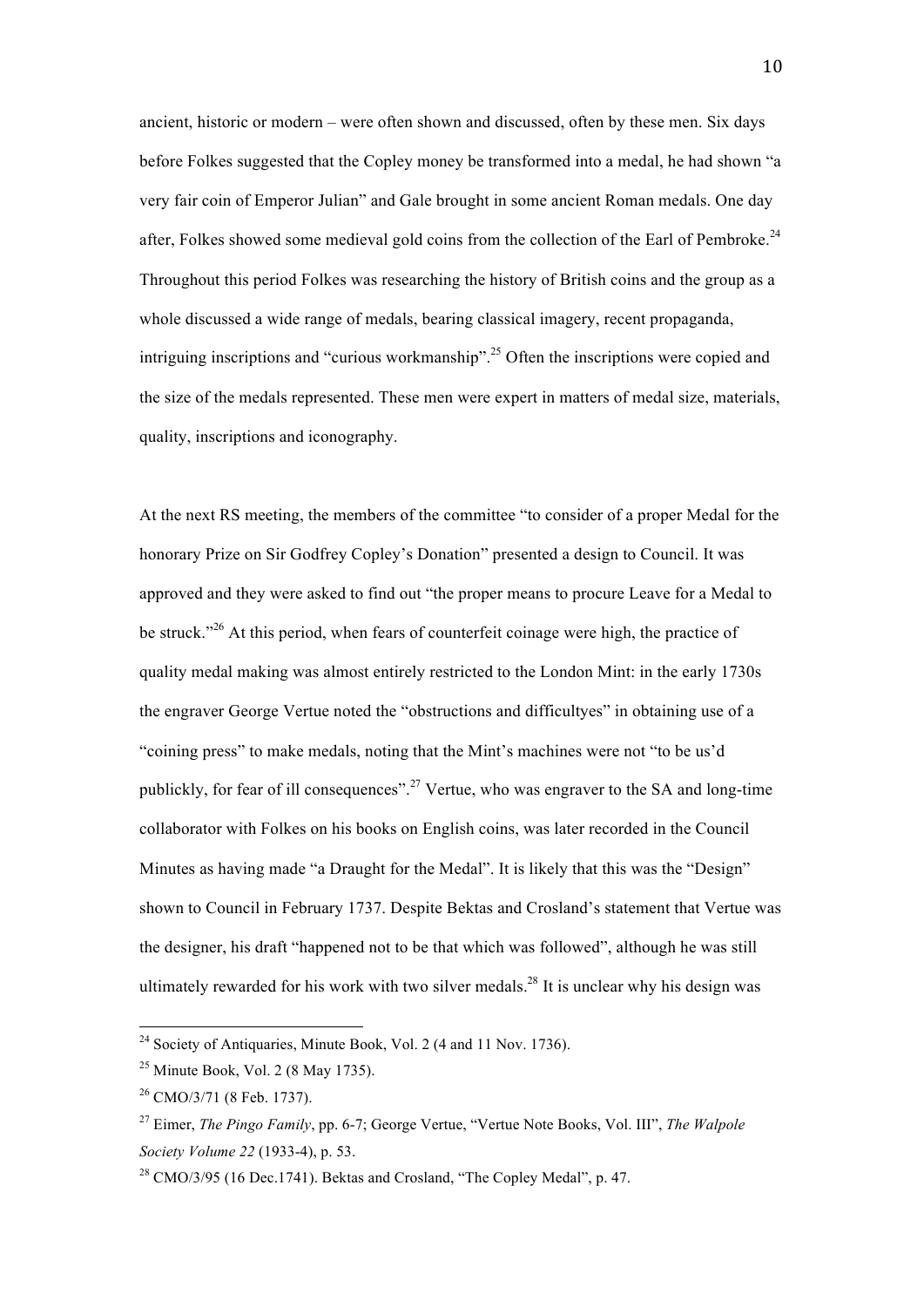not taken up but seems to have been rejected on 20 October 1738, when "It was recommended to M<sup>r</sup> Folkes, M<sup>r</sup> West and M<sup>r</sup> Theobald, to think further on the Draught of the Medal and of the Dye to be cut for it".<sup>29</sup>

Theobald showed the next "Draught of a Design for a Medal" to the Council in January 1739. The fact that he was the one to show it, and was then "desired to procure an Estimate of the Charges for cutting the Dye", may suggest his principal responsibility.<sup>30</sup> However, Theobald was later rewarded with just one silver medal, for "the Care and Pains he was at in getting the Dye cut", and it is notable that Folkes was not present at the January 1739 meeting.<sup>31</sup> The design was thus perhaps a joint effort of the committee, or perhaps chiefly of Folkes, for he was the most actively involved in the final stages and was rewarded with a gold medal (although this may simply have been because he was then RS President). Either way, the estimate of costs could only be done accurately once the size and amount of metal were worked out in three dimensions, and thus a wax, plaster or soft metal model would have been required to better reveal the relief and composition.<sup>32</sup> Such a model presumably existed before the Society's order that the "Medal for the annual Prize should be struck according to the Draught laid before the Council, and that it should be made as near as could be to the value of five Pounds."<sup>33</sup> Yet another "Draught of the Medal" was shown in April 1740, this time, in the absence of Theobald and Folkes, by Cromwell Mortimer – RS Secretary, SA member and

<sup>29</sup> CMO/3/80 (20 Oct. 1738).

<sup>30</sup> CMO/3/81 (15 Jan. 1739).

 $31$  CMO/3/97 (4 Feb. 1742).

<sup>&</sup>lt;sup>32</sup> Eimer, *The Pingo Family*, p. 21-22. See also Christopher Eimer, "James 'Athenian' Stuart" Medallic Design and Procedure", in *Designs on Posterity* edited by Jones, pp. 131-7, p. 131 for an example of where a wax model revealed that a design required too much metal and was replaced by one in lower relief.

 $33$  CMO/3/85 (12 Nov. 1739). Folkes was the only member of the medal committee present on this occasion.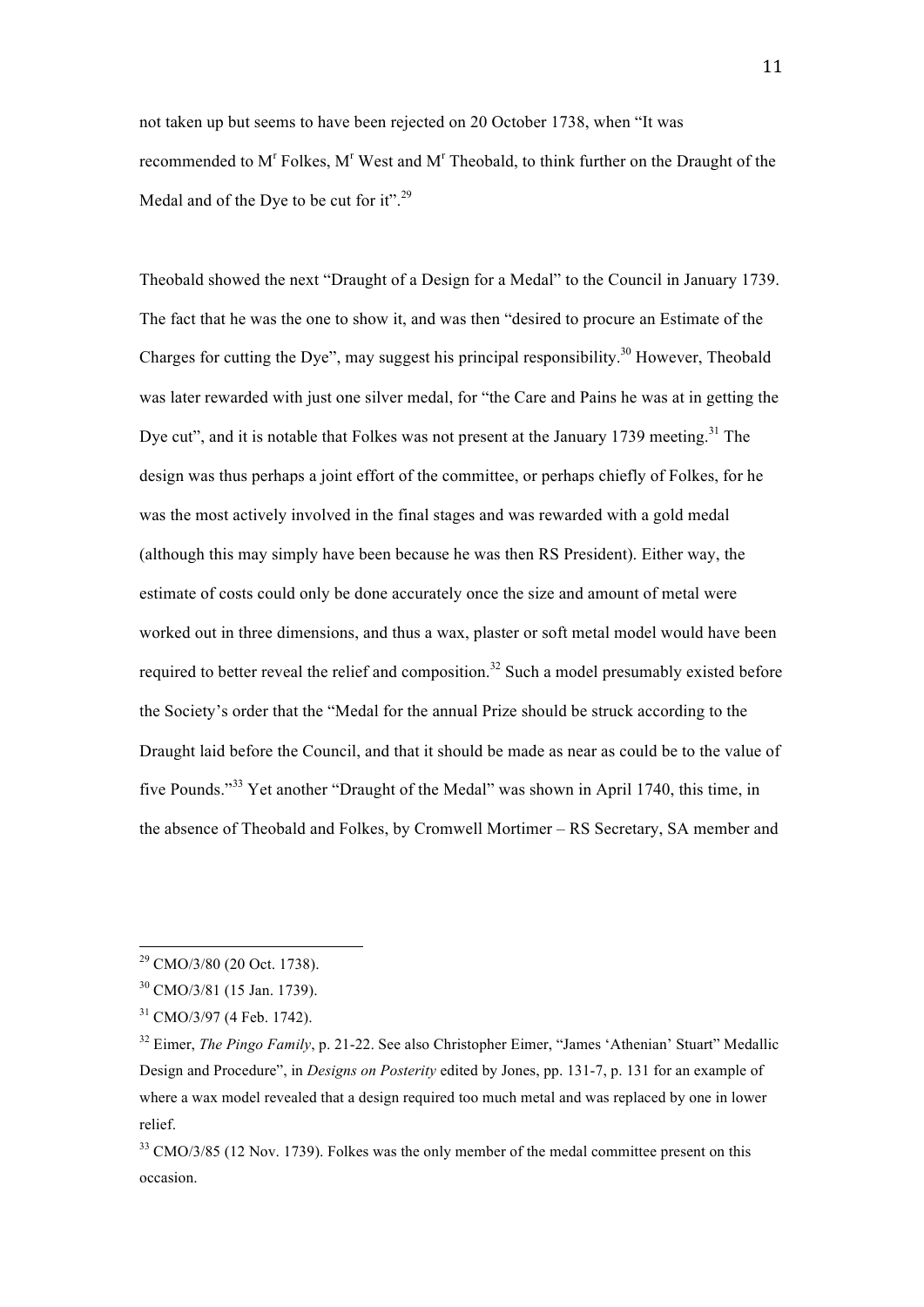assistant to Sloane. This may have been a soft metal proof struck from the die, or the gold "Proof piece" for which the Society later paid  $£5.^{34}$ 

The model, the die and the proofs were all the work of the medallist John Sigismund Tanner. He had been brought to the Mint in 1729 by John Conduitt, Master of the Mint, to assist the Chief Engraver, John Croker, before succeeding to this role in 1741. Vertue had shown interest in Tanner's skills, noting in 1735 that he "goes on very promisingly" and in 1736 describing some of his medal work and wax modelling, hoping he might prove "a usefull and [sic.] ornament to England in that branch of Art."<sup>35</sup> Like Croker, Tanner took on medal making when he was not required to work on coinage but, while Croker had made 44 medals, Tanner made only 5 in his 40 years at the Mint. The Copley Medal was his last, and the only one struck when he was Chief Engraver.<sup>36</sup> This was due to the fact that Tanner was kept busy with coinage, while Croker had had more time on his hands. As Master of the Mint, Newton had, in 1706, granted Mint engravers the right of private medal making to keep their skills practised and apprentices trained, arguing that "good graving is the best security of the coin". Private work should be high quality, distinguished from official by including the engraver's initials, and permission had to be granted by the Master.<sup>37</sup> Since 1737, this had been Richard Arundell, and his request to know how many medals the RS required was discussed at the Council Meetings of 16 December 1741 and 19 January 1742, before the medals and dies were presented on 22 February 1742.<sup>38</sup>

<sup>34</sup> CMO/3/86 (16 Apr. 1740); CMO/3/96 (19 Jan. 1742).

<sup>&</sup>lt;sup>35</sup> Vertue, "Vertue Note Books", pp. 76, 79.

<sup>36</sup> See Eimer, *The Pingo Family*, pp. 6-7; L. Forrer, *Biographical Dictionary of Medallists: Coin, Gem, and Seal-Engravers, Mint-Masters, &c., Ancient and Modern, with References to their Works B.C. 500-A.D. 1900*, (London: Spink & Son, 1904-30), Vol. 6, pp. 14-16.

<sup>37</sup> See John Craig, *Newton at the Mint* (Cambridge: Cambridge University Press, 1946), quote at p. 54. <sup>38</sup> CMO/3/98 (22 Feb. 1742).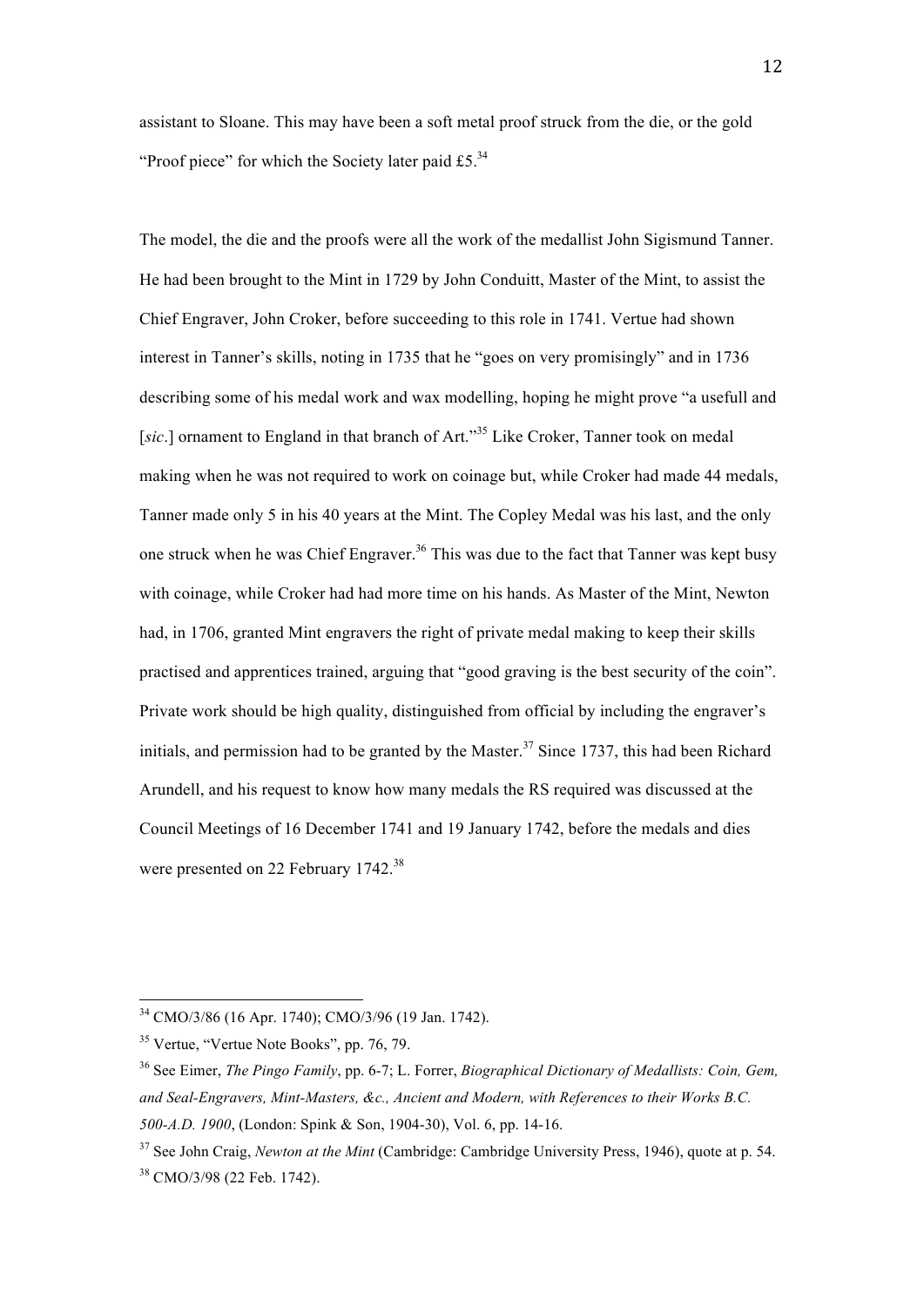It has been seen as curious that it took so long for the Copley Medal to move from idea to object. However, when we consider the people and processes involved, as well as the time between Council Meetings, it is hardly surprising, that "The records do not give the reason for such a delay."<sup>39</sup> Tanner's time, in particular, would have been very difficult to obtain. Even without other responsibilities, a quality die would have taken several weeks to make and Tanner was busy producing dies for the new gold coins of 1739 and the copper coins of 1740.<sup>40</sup> The time and skill required is clear from the £50 that he charged for the two dies and their production, although the final result was not, perhaps, the finest example of Tanner's art.<sup>41</sup> It is frustrating that we do not know more about the drawings and ideas that went into the medal design, nor what Vertue's idea had been and why it was considered unsuitable, although still rewardable. Some suggestions can, however, be made by considering the design of the medal and comparing it to other medals, emblems and the iconography of experimental science and the Royal Society.

### **4. The medal's design**

The reverse of the medal (Fig. 2) had been uncontentious, with use of the Royal Society's coat of arms mentioned at the very beginning. This was the Society's most important symbol of corporate status, appearing on its seal, engraved on the mace gifted by Charles II and included in the frontispiece to Thomas Sprat's 1667 *History of the Royal Society*. Its design and motto, *Nullius in Verba* (nothing on authority), are closely associated with John Evelyn, a founding Fellow with antiquarian interests and a concern for the Society's representation. Agreed in 1662, the arms were given royal approval and physical form as a die for imprinting on wax seals in  $1663<sup>42</sup>$  Although on the reverse of the medal, the coat of arms in some ways

<sup>39</sup> Bektas and Crosland, "The Copley Medal", p. 47.

<sup>40</sup> Eimer, *The Pingo Family*, p. 7; Forrer, *Biographical Dictionary*, p. 15.

<sup>41</sup> CMO/3/96 (19 Jan. 1741/2).

<sup>42</sup> See J.D.G.D., "The Arms of the Society", *Notes and Records of the Royal Society of London*, 1938, *1*:37-39. Michael Hunter, *Establishing the New Science: The Experience of the Early Royal Society* (Woodbridge: Boydell Press, 1989), pp. 41-2, discuss Evelyn's ideas for "Armes & Mottos proposed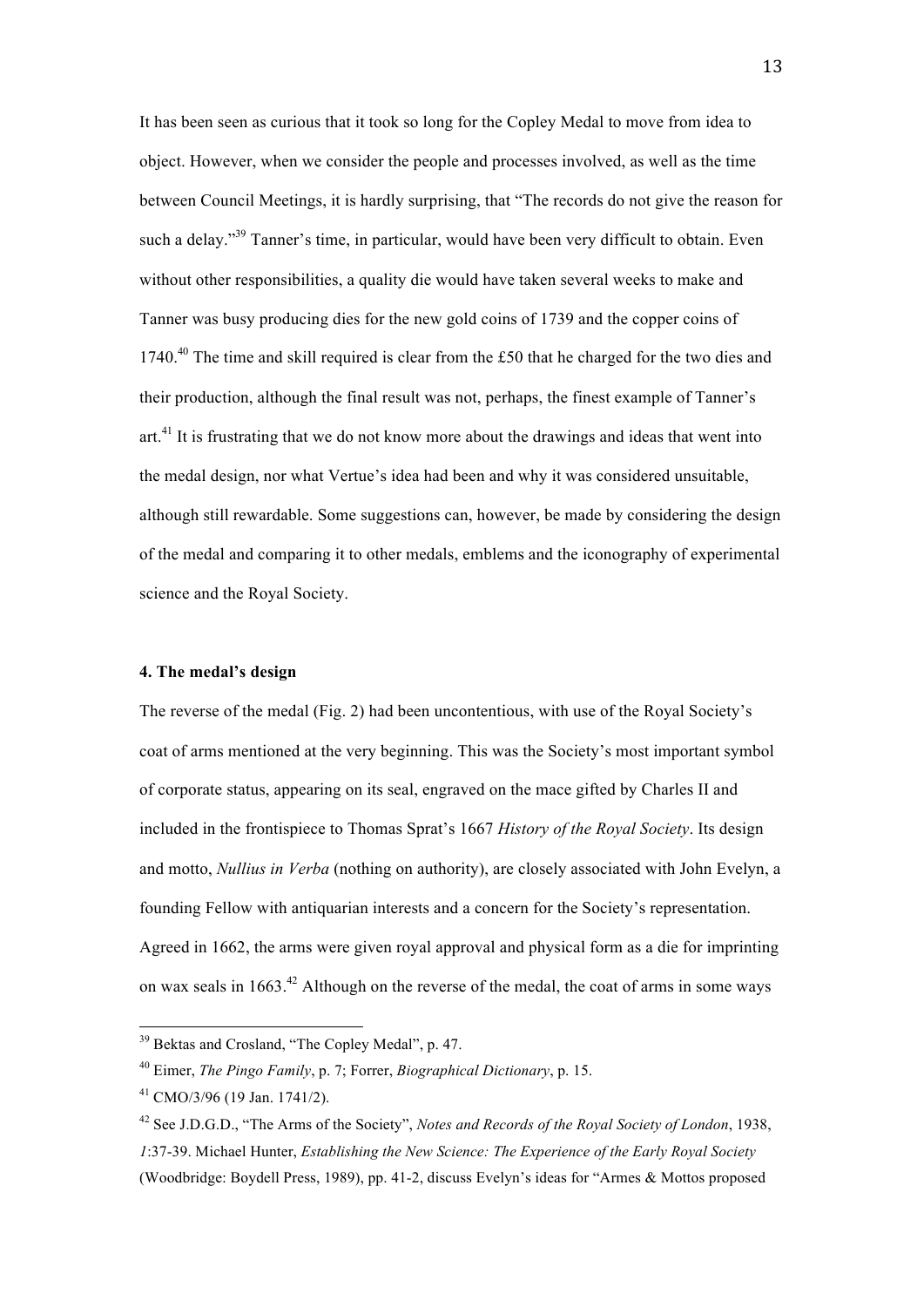plays the part of the traditional obverse, with the Society's corporate identity acting in place of the typical portrait of the monarch, donor, recipient or honoured individual.

[Figure 2: Reverse of the Copley Medal (BM: M.8316), diameter 42mm. ©The Trustees of the British Museum.]

The inscription on the obverse (Fig. 3) records the donor  $-$  "G. COPLEY BAR<sup>T</sup>." – and with "DIGNISSIMO" (to the most worthy) underscored the new idea of an honour and prize, as do the laurels held out by the seated figure of Pallas Athena. The exergue was to be engraved with the name of the recipient and date of award. Athena appears as a personification of wisdom, arts and skill. She holds out the wreath in her right hand, while with her left she cradles the Ephesian Artemis, a symbol of nature. The Copley armorial shield leans against the plinth on which she sits she surrounded by objects signifying the experimental and practical sciences. While the instruments depicted on the John Evelyn-designed frontispiece to Sprat's *History* have been shown to be actual objects of recent interest to the RS, here they are more generic.<sup>43</sup> The globe, scroll and dividers, which appear on the left along with a marine compass, are not dissimilar to those that appear around Athena/Minerva's feet on another Tanner medal.<sup>44</sup> Those on the right are, however, more specific to experimental philosophy and closer to the "innovative, active" representation of the Society we find in the

for the R. Society", including Nullius in Verba, depicted in 1660 (British Library Add MS 78344, fol. 114). This manuscript is reproduced in Michael Hunter, *The Image of Restoration Science: The Frontispiece to Thomas Sprat's History of the Royal Society* (Abingdon and New York: Routledge, 2017), p. 28.

<u> 1989 - Johann Barbara, martxa alemaniar argamento de la contrada de la contrada de la contrada de la contrada</u>

<sup>43</sup> See Jim Bennett, "The Instruments" in Hunter, *The Image of Restoration Science*, pp. 79-127. Evelyn's designs for the Society's arms include two with generic instruments: a plumb line and crossed telescopes, described by Charles John Smith, who published an engraved facsimile in *Historical and Literary Curiosities* (1840), as "allegorical rather than heraldical" (n.p.).

<sup>&</sup>lt;sup>44</sup> British Museum, John Sigismund Tanner, Jernegan's Lottery Medal, M. 8307 (1736). Made as highend tokens for a lottery run to recoup costs on an unsold extravagant silver wine cistern, this medal depicted Minerva and Queen Caroline, "GROWING ARTS" for Britain and Empire.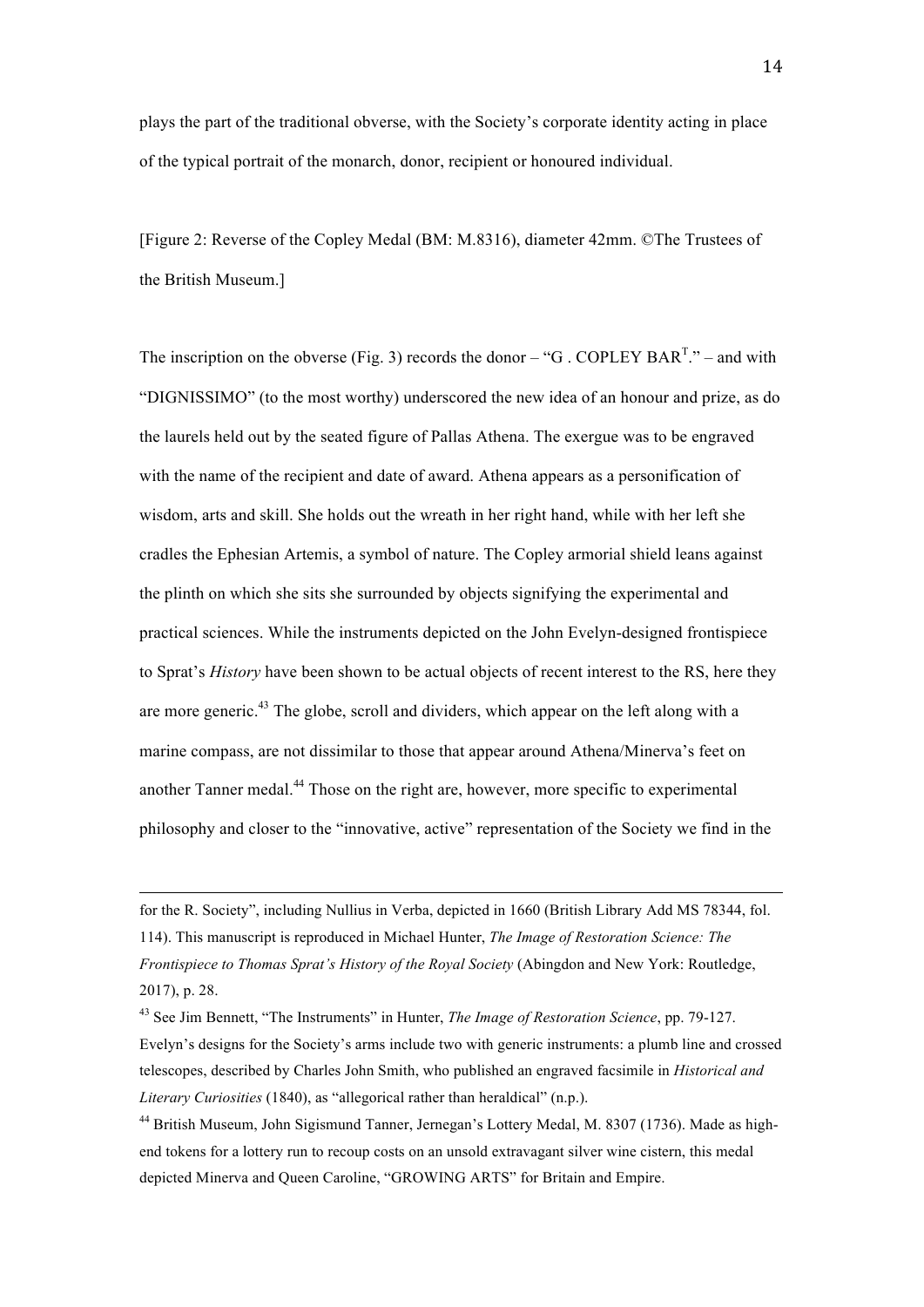frontispiece.<sup>45</sup> As well as what appears to be leaves and stones, we find a distillation apparatus – an alembic and a furnace with exaggeratedly fierce flames – and two icons of the Society's experimental programme: an air pump and a prism. This time, as with the Sprat frontispiece, the air pump can be linked to a maker, clearly being based on a Hauksbee machine, although by no means accurately represented.<sup>46</sup>

[Figure 3: Obverse of the Copley Medal (BM: M.8316). This medal is inscribed to John Belchier, the first Copley Medal recipient. It was awarded in 1737 but he only received the newly struck medal in 1742. ©The Trustees of the British Museum.]

The inclusion of globe, dividers, telescope, scroll and compass – and the leaves and rocks that may nod to natural history – suggest that the designers did not wish this depiction of science to be restricted to the kind of set-piece demonstrations associated with Desaguliers' and Gray's Copley experiments. Rather, the medal incorporates a broader notion of experimental science, which included discovery, trial and observation. It is possible that a shift of this sort was behind the change of mind regarding Vertue's design. Between its initial acceptance and the order to reconsider, Sloane had directed "that the five Pound Experiment for the last year should be assigned to  $M<sup>r</sup>$  Belchier for his Experiment of colouring the Bones of living Animals by a Diet of Madder-Root."<sup>47</sup> This, through which Belchier established that the dye in the roots of madder stained bones and might be a means to study circulation, was not an experiment that could be performed before the Society. While the 1738 winner, James Valoue, had demonstrated his pile-driving machine to the RS, the award for his "invention" again marked a departure, as did Stephen Hales's 1739 award for work on meat preservation

 <sup>45</sup> Bennett, "The Instruments", p. 80.

<sup>46</sup> See Terje Brundtland, "Francis Hauksbee and his Air Pump", *Notes and Records of the Royal Society*, 2012, *66*:253-72. In the late 19th century a new version of the die was engraved, signed M.T., which includes a straight-handle on the air pump and more detail on the base. See e.g. Wellcome Collection, Copley Medal awarded to Joseph Lister, M0007837 (1902).

 $47$  CMO/3/76 (8 Nov. 1737).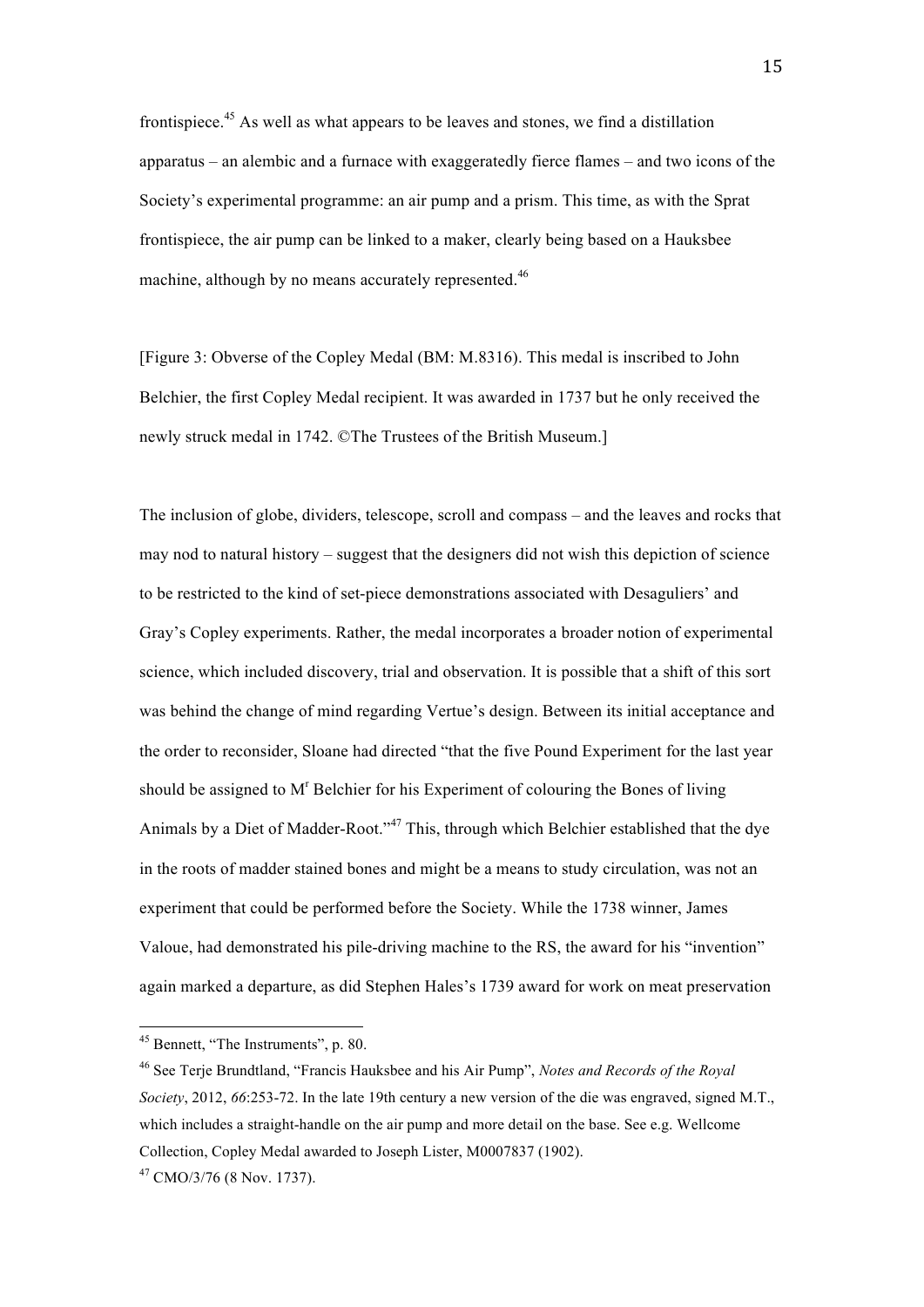and cures for the stone and Christopher Middleton's 1742 medal for observations during an Arctic voyage. These awards crossed a range of fields that, like the medal design, speak to the breadth of RS interests. Sloane's idea of suitability for an honorary prize also seem to be nearer Folkes's idea of ingenuity than the official focus on "best Experiment".<sup>48</sup> This is echoed in a change of language in the Minutes: in 1738-40, they refer to both the "annual Experiment" and "Prize" but from 1741 Copley's "prize" or "medal" fully replaced his "experiment".

The unusual inclusion of the Ephesian Artemis on the medal, cradled by Athena, also points to an inclusive notion of nature and its investigation. This figure was based on Roman depictions of the ancient cult statue in the Temple of Artemis: a female figure with a veil and (often) crown, a chest with numerous breasts and lower body encased in a sheath with depictions of animals. It is now believed that the "breasts" were a misunderstanding of sculpted representations of the original wooden figure's attached ornaments, yet they and the animals led to the figure being identified with nature and its nourishment. The Ephesian Artemis was also identified as the Roman Diana and linked to the Egyptian Isis. Drawing on ancient texts, scholars from the 16th century onward played with the identities of these goddesses, uniting them in emblem books to represent Nature. The veil of the Ephesian Artemis/Isis was also associated with the idea of the veil or secrets of nature.<sup>49</sup> Thus this peculiar antique figure appeared in several 17th-century frontispieces in a confident

<sup>48</sup> On Folkes's conception of genius and invention as personal and innate, see Jim Bennett, "James Short and John Harrison: Personal Genius and Public Knowledge", *Science Museum Group Journal*, 2014, *2* doi: 10.15180/140209. In 1740 and 1741 faithful servants to the RS were rewarded with medals in addition to their payments: physician Alexander Stuart as Croonian Lecturer and Desaguliers as demonstrator.

<sup>49</sup> Pierre Hadot, *The Veil of Isis: An Essay on the History of the Idea of Nature*, trans. by Michael Chase (Cambridge, Mass. and London, The Belknap Press of Harvard University Press, 2006), pp. 233- 7. John Evelyn, discussing medal reverses, wrote "sometimes we find [Diana] naked and full of Breasts, a Basket of Fruit on her Head, as they picture Nature", adding "she is likewise accompanied oftentimes with some *Egyptian* Deity, as *Serapis*, *Isis*, or *Apis*": John Evelyn, *Numismata. A Discourse of Medals, Antient and Modern....* (Benj. Tooke: London, 1697), pp. 56-7.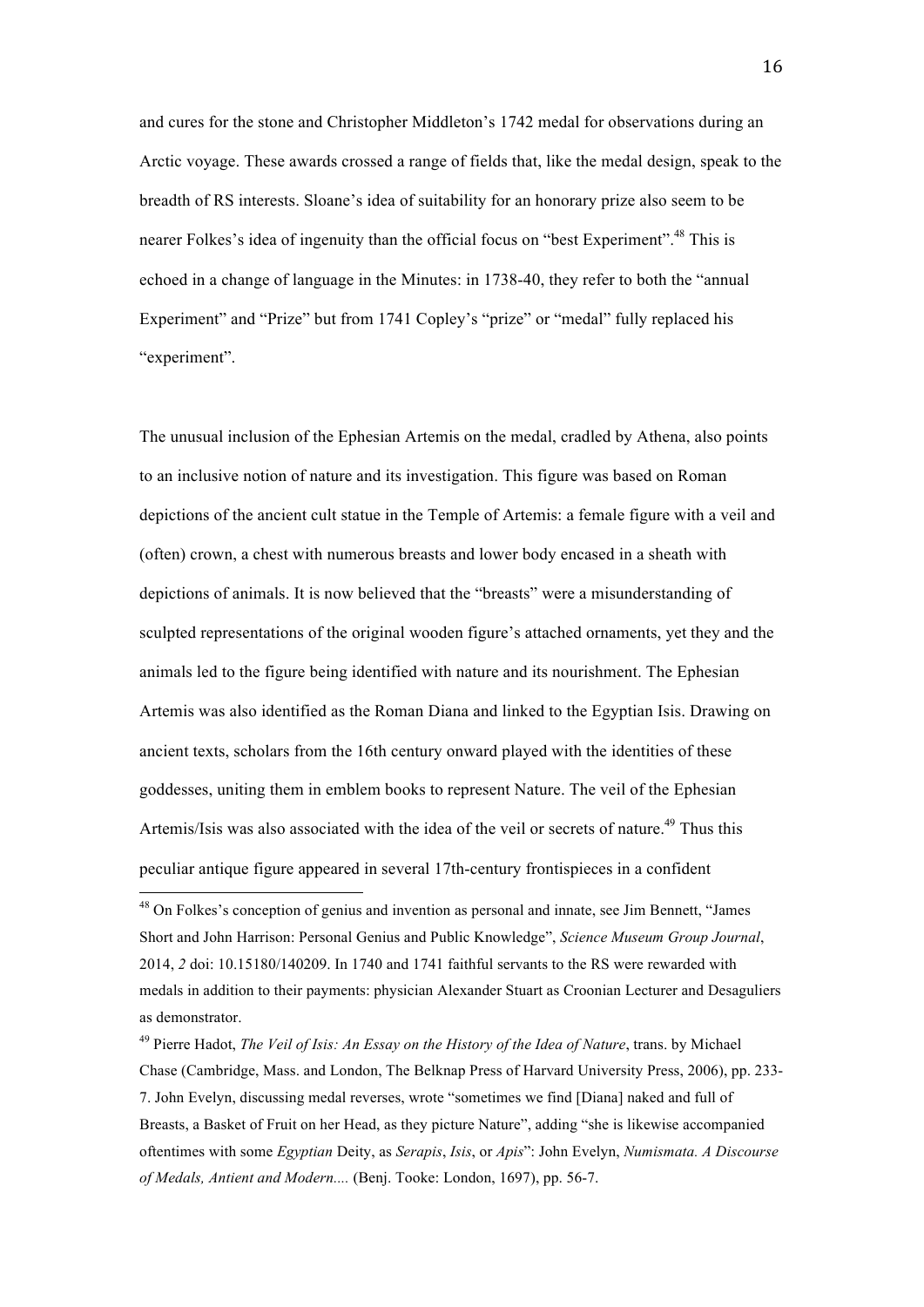representation of the role of natural or experimental philosophy in revealing knowledge (e.g. Figs. 4 and 5).<sup>50</sup> On the Copley Medal, however, the figure is small and held as an attribute of Athena rather than forming the focus, or desired objective. This is reminiscent of the use of a Ephesian Artemis 'statuette', inspired by depictions on ancient coins, as "the figure of nature" in two of Cesare Ripa's emblems in *Iconologia*: Principio and Inventione.<sup>51</sup> These representations have Nature as the beginning or inventor of all things, but 'Invention' uses her intellect and activity to ape this productivity and draw on nature's bounty. The choice is pertinent to the shifting use of Copley's bequest, from financing an experimental performance to the reward of individual effort, invention and discovery.

[Figure 4: Title page to Vol. 2 of Athanasius Kircher, *Mundus Subterraneus* (1665), courtesy of Linda Hall Library.]

[Figure 5: Title page to Antoni van Leeuwenhoek, *Ontledengen en Ontdekkingen* (1696), courtesy of Linda Hall Library.]

The Ephesian Artemis offered contemporaries a range of meanings. It suggested antiquarian learning and, in the 17th century, the restoration of ancient knowledge. However, increasingly

<sup>50</sup> Examples discussed by Hadot, *The Veil of Isis*, include various frontispieces of Antoni van Leeuwenhoek, Gerardus Blasius, *Anatome Animalium* (1681) and (without the unveiling motif used explicitly) Athanasius Kircher, *Mundus Subterrenaeus* (1665). Leeuwenhoek's *Arcana Naturae Detecta* and Kircher's *Mundus Subterrenaeus*, were in Folkes's library: *A Catalogue of the ... Library of Martin Folkes, esq., President of the Royal Society ...* (London, 1752). We might also note the frontispiece to John Evelyn's translation of Lucretius's *De Rerum Natura* (1656). Designed by Mary Evelyn and etched by Wenceslaus Hollar, it was based on the frontispiece to Michel de Marolles's 1650 French translation, itself based on that to G. Jansson's edition (Amsterdam, 1620). All three include a lactating Ephesian Artemis in decreasingly formalised and increasingly feminised form. See Hunter, *The Image of Restoration Science*, pp. 35-6; Stuart Gillespie and Philip Hardie (eds), *The Cambridge Companion to Lucretius* (Cambridge: Cambridge University Press, 2007), pp. 230-32. <sup>51</sup> Cesare Ripa, *Iconologia* (Venice, 1645), pp. 502, 292. The first English edition was by Pierce Tempest, *Iconologia: or, Moral Emblems, by Cesare Ripa* (London, 1709), pp. 62-3, 42-3.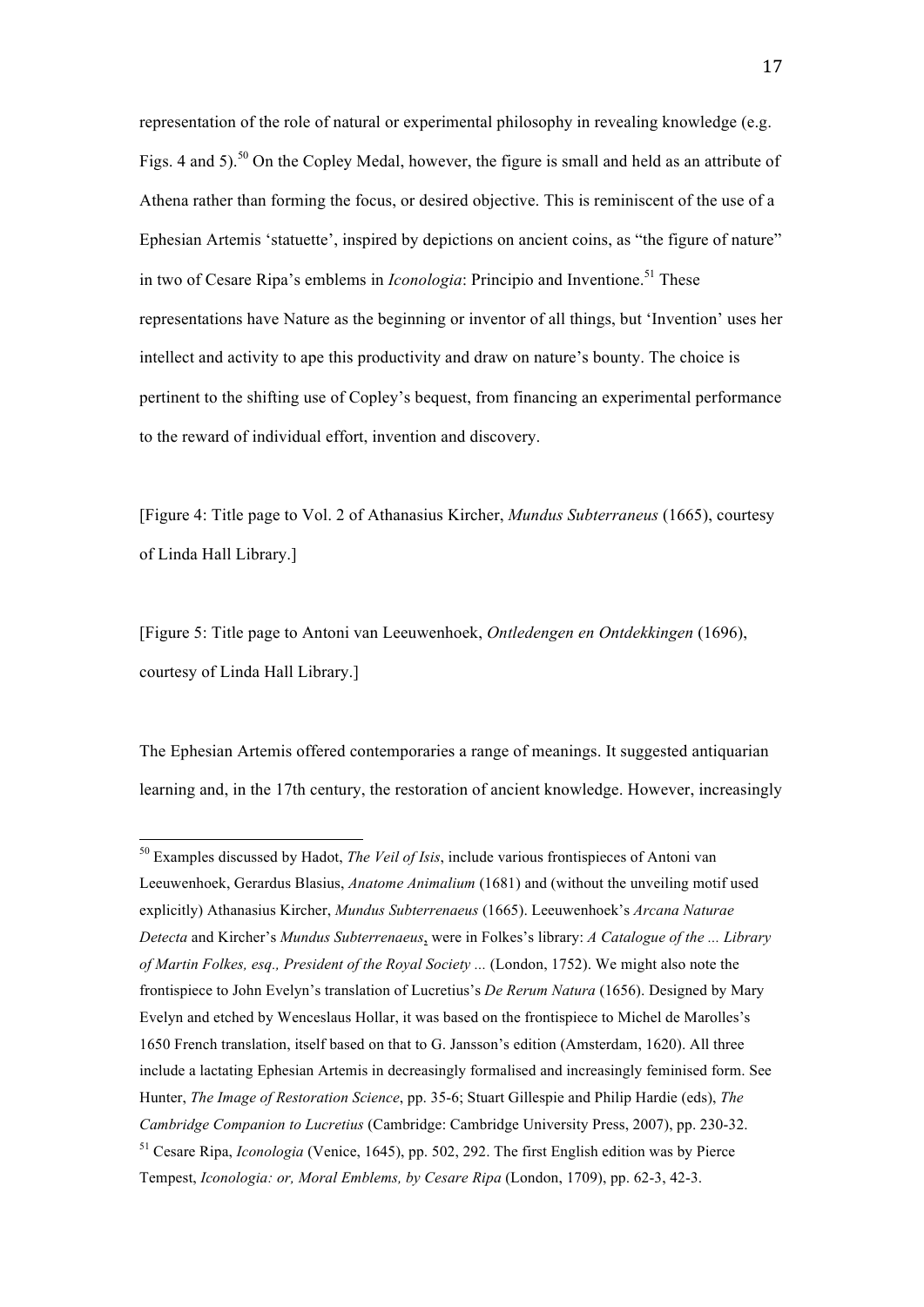the figure and its veil had begun to emphasise the mystery rather than mastery of Nature. Hadot points to the description in the 1759 *Iconology* of Jean-Baptiste Boudard, who stated that the figure's veil "signifies, according to the opinion of the Egyptians, that the most perfect secrets of Nature are reserved for the Creator". This was intrinsic in the later 18th century to the type Hadot calls the "Masonic Isis", which also represented a pantheistic notion of universal God and Nature.<sup>52</sup> Although in the 1730s-40s this characterisation was in the process of formation, its development was intimately linked to the interests of the medal's proposer, Folkes. He was a member of the short-lived Egyptian Society for "promoting and preserving Egyptian and other ancient learning", founded by Lord Sandwich and other "philo-Aegyptians".<sup>53</sup> Folkes, and fellow SA and RS member William Stukeley, were elected at the first meeting, on 11 December 1741. This date was the Feast of Isis, which the Society committed to marking annually. At one meeting Stukeley presented a dissertation on the feast, which he linked to the practices of ancient British Druids. The Society also took particular interest in medals, possessing a collection, paying for engravings and drawings and having an official examiner of medals.<sup>54</sup> The Society of Antiquaries, too, explored Egyptian antiquities, as did the Freemasons, among whom we find Folkes, Stukeley and many other RS fellows, including Desaguliers.<sup>55</sup> Folkes had become Deputy Grand Master of the Grand London Lodge in 1724, and founded the Maid's Head Lodge in Norwich in the same year.

<sup>52</sup> Quoted in Hadot, *The Veil of Isis*, p. 238. See also the discussion of the use of this figure in Joan Steigerwald, "Figuring Nature/Figuring the (Fe)male: The Frontispiece to Humboldt's Ideas Towards a Geography of Plants" in *Figuring it Out: Science, Gender, and Visual Culture*, edited by Ann B. Shteir and Bernard Lightman (Hanover and London: Dartmouth College Press, 2006), pp. 54-82.

<sup>53</sup> M. Anis, "The First Egyptian Society in London (1741-1743)", *Bulletin de l'Institut français d'archéologie orientale*, 1952, *50*:99-105, pp. 99, 104.

<sup>54</sup> Anis, "The First Egyptian Society", pp. 103, 102.

<sup>55</sup> See Paul Elliott and Stephen Daniels, "The 'School of True, Useful and Universal Science'? Freemasonry, Natural Philosophy and Scientific Culture in Eighteenth-Century England", *British Journal for the History of Science*, 2006, *39*:207-229. Egyptian artefacts were occasionally brought to meetings of the Society of Antiquaries: see e.g. 8 May 1735 and 8 January 1736, Minute Book, Vol. 2.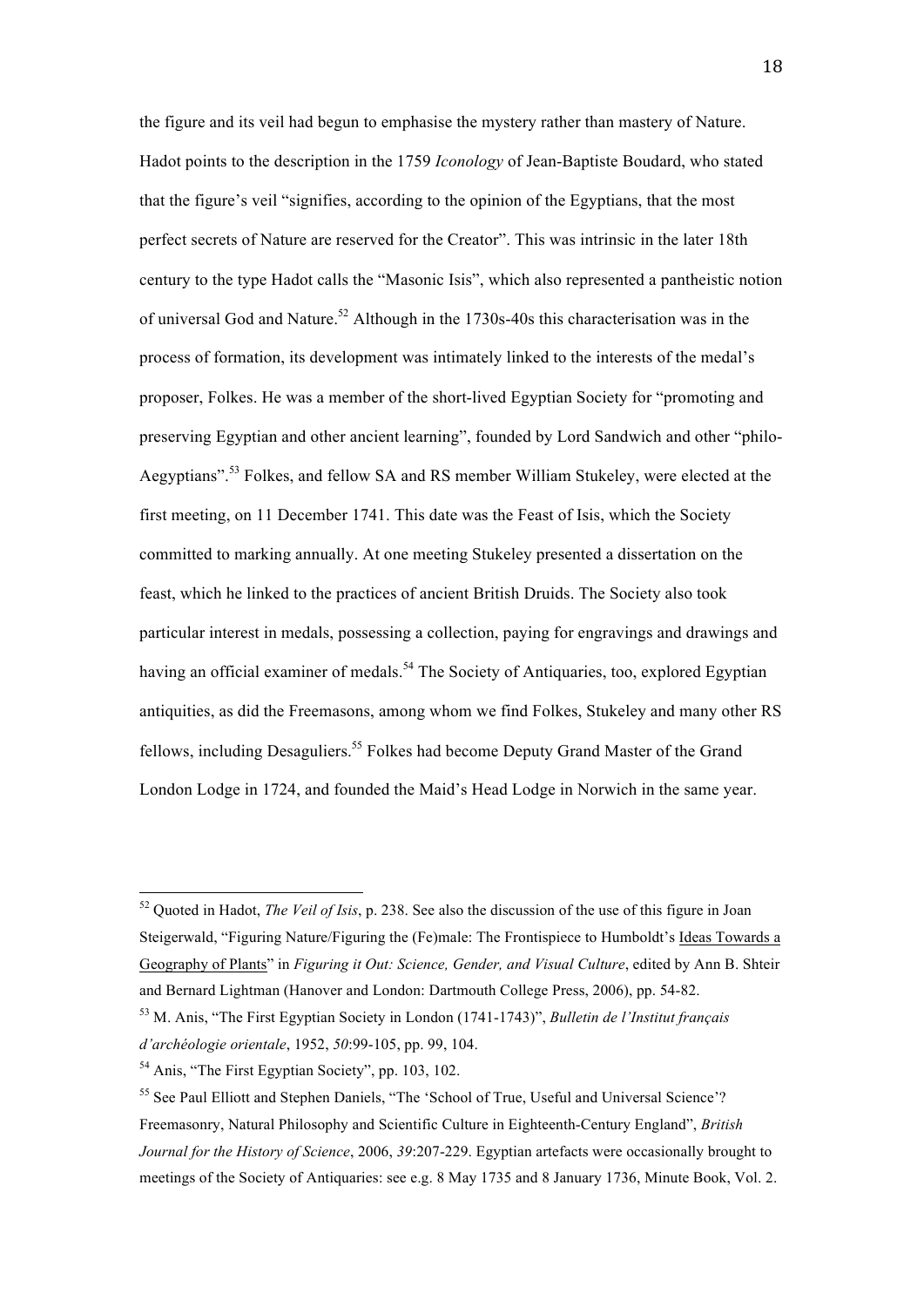Two other Freemasons, closely linked to Folkes's circles, used the image of the Ephesian Artemis around the time the Copley Medal was being designed. One was Stukeley who, although he later fell out with Folkes, was a close friend in the 1720s and they continued to have many shared interests. Stukeley drew a multi-breasted figure of Nature holding a portrait of Newton that was included in his 'Memoirs of Sir Isaac Newton's Life'.<sup>56</sup> The latter was depicted in a roundel "in the antique way of profile", as if it for a medal design. The portrait was done around 1726 and pasted into the 1752 manuscript, making it difficult to date the surrounding design.<sup>57</sup> The other was William Hogarth, to whom Folkes sat for a portrait around 1740. Hogarth, who revelled in layering multiple meanings in his graphic art, including Masonic symbolism, made use of the Ephesian Artemis as statue in a 1731 etching used on subscription tickets.<sup>58</sup> Usually titled 'Boys Peeping at Nature', this depicts three putti, one drawing the statue, one engraving it and the other attempting to stop a satyr lifting its skirt. This was an allegory of the work of the satirist, who must lift the veil to reveal truth, here the seamier side of life. It is an image perhaps inspired by his familiarity with Rubens' *Nature Adorned by the Graces* (c. 1615), which was from 1716 to 1734 in the collection of his father-in-law James Thornhill, and the Freemasonry to which he was introduced by Thornhill.<sup>59</sup> Hogarth also included the Ephesian Artemis in the coat of arms of the Foundling

<sup>56</sup> Royal Society, William Stukeley, *Memoirs of Sir Isaac Newton's Life* MS/142 (1752), see RS Picture Library, https://pictures.royalsociety.org/image-rs-9256 (accessed 24 Jul. 2018). On Stukeley and Folkes's later relationship, see G.S. Rousseau and David Haycock, "Voices Calling for Reform: The Royal Society in the Mid-Eighteenth Century – Martin Folkes, John Hill, and William Stukeley", *History of Science*, 1999, *37*:377-406. As friends, see Haycock, "The Cabals of a Few", p. 280 and Roos, "Taking Newton on Tour", p. 572.

<sup>57</sup> See Milo Keynes, *The Iconography of Sir Isaac Newton to 1800* (Woodbridge: The Boydell Press, 2005), pp.27-29

<sup>58</sup> The portrait, dated c.1740, was presented to the RS in 1742: https://pictures.royalsociety.org/imagers-9283 (accessed 24 Jul. 2018). 'Boys Peeping at Nature' was used on etched subscription tickets for The Harlot's Progress: British Museum, 1857,0509.17 (1731) and reused in 1737 and 1751 for other print series (e.g. BM: 1868,0822.1517).

<sup>59</sup> The painting is now in Kelvingrove Art Gallery. See Joost Vander Auwera, *Rubens, A Genius At Work: The Works of Peter Paul Rubens in the Royal Museums of Fine Arts of Belgium Reconsidered*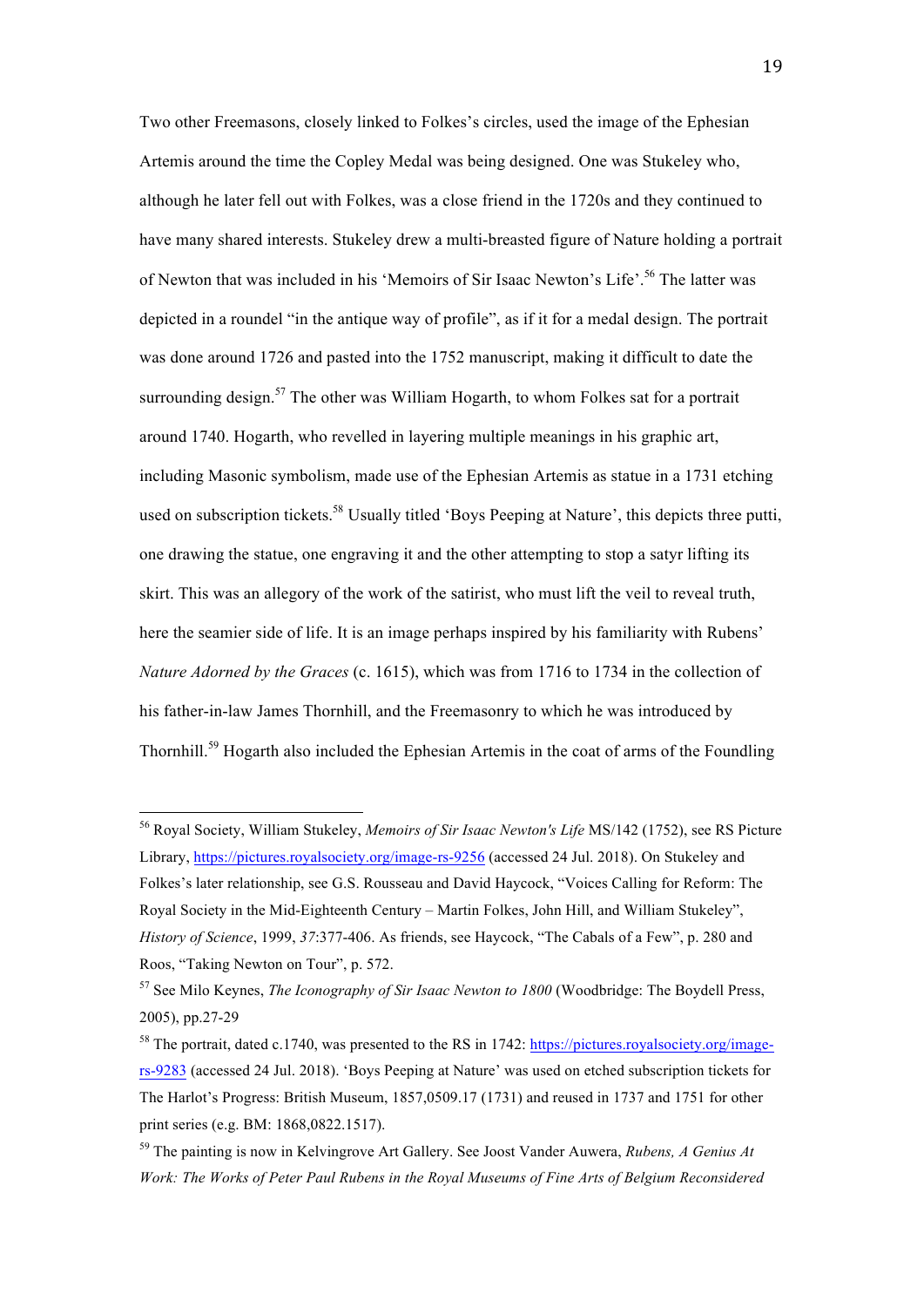Hospital, granted in 1747 (Fig. 6), an institution with which Hogarth and Folkes were closely involved from its 1739 foundation.<sup>60</sup> It is tempting to conclude that Hogarth had at least some input into the Copley Medal design.

[Figure 6: Arms of the Foundling Hospital, engraved by T. Cook after William Hogarth, 1809. Wellcome Collection CC BY.]

Freemasonry was central to another medal project, which Folkes pursued concurrently with the Copley scheme. In 1733-5 he toured Italy, in part to assist with the foundation of a lodge in Rome, events which were commemorated in a medal of Folkes made by the papal medallist Ottone Hamerani.<sup>61</sup> This is one of the two earliest Masonic medals, the other marking the creation of the Florentine lodge in 1733, before the type took off in the second half of the 18th century. The obverse features a classical bust of Folkes, which he sat for in Hamerani's studio in Rome in early 1734, while the remarkable reverse (Fig. 7) depicts a sphinx with the pyramid tomb of Caius Cestius in Rome, and the Sun with bursting rays above.<sup>62</sup> The medal is inscribed "SVA SIDERA NORVNT" (They know their own stars) and dated to 5742 AL. Annus Lux, the Year of Light, is the Masonic calendar running from the supposed date of creation in 4000 BC, making the date 1742 AD, when the medal was finally struck. The motto nods to Folkes's achievements in astronomy, while the *Aeneid* passage from which it is derived refers to the Sun and stars known to the inhabitants of Elysium, who include those

<u> 1989 - Johann Barbara, martxa alemaniar argamento de la contrada de la contrada de la contrada de la contrada</u>

<sup>(</sup>Tielt: Uitgeverij Lannoo, 2007), pp. 115-6 and Ronald Paulson, *Hogarth: Volume 1 The "Modern Moral Subject"* (Cambridge: The Lutterworth Press, 1992), pp. 278 ff.

<sup>60</sup> The figures are identified as "Nature" and "Britannia" in a drawing: Foundling Museum, L2008.2.2 (c.1747). Satirical comments on the page suggest it was produced at a later date.

<sup>61</sup> See William Eisler, "The Construction of the Image of Martin Folkes (1690-1754) Part I", *The* 

*Medal*, 2011, *58*:4-29 and, for other objectives of the tour, see Roos, "Taking Newton on Tour". <sup>62</sup> British Museum, Ottone Hamerani, Medal, M. 8467 (1742); Eisler, "The Construction ... Part I", p. 13.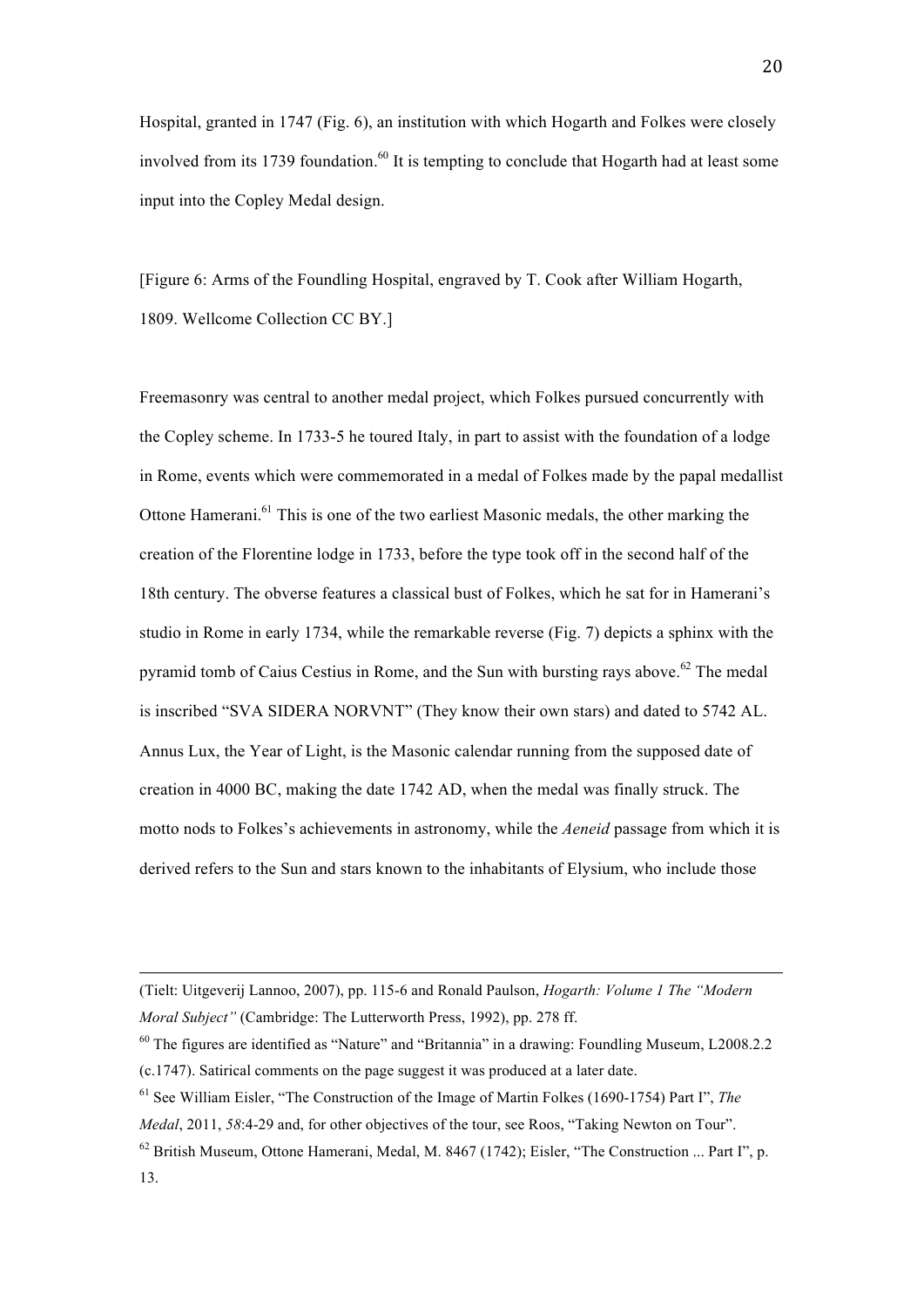"who ennobled life by arts discovered".<sup>63</sup> It suggests the light and knowledge of Freemasonry, also symbolised by the revealing rays of the Sun over the pyramid and sphinx. The latter, suggesting "enigmatic wisdom" or "the perspicacity that unveils the secrets of nature", has a veil and crescent moon on her side.<sup>64</sup> This is almost certainly a symbol of Isis, although it was also, perhaps not coincidentally, a device on Folkes's crest, incorporated from that of the family of his mother, Dorothy Hovell.<sup>65</sup> Its inclusion on the Foundling Hospital arms is also conspicuous. The Egyptian-inspired Roman pyramid depicted on the medal had been excavated in 1660 and from 1716 was a marker for the location of Rome's Non-Catholic Cemetery. The apparent link between ancient Egyptian and Roman civilisations, passing on the light of knowledge between them and on to their heirs the Freemasons, undoubtedly appealed to Folkes, while the Protestant cemetery in Catholic Rome may symbolise tolerance and freethinking. The medal as a whole links the mysteries of ancient knowledge with Enlightenment thought.<sup>66</sup>

[Figure 7: Reverse of Ottone Hamerani's 1742 Folkes Medal (BM: M. 8466), ©The Trustees of the British Museum.]

Folkes was, then, involved with two medal projects at the same time. While one started in 1733 and the other in 1736, both medals were finally struck in 1742. The RS design was less cryptic and mysterious, but the decision to include the figure of the Ephesian Artemis surely

<sup>&</sup>lt;sup>63</sup> Eisler, "The Construction ... Part I", p. 6; William Eisler, "The Construction of the Image of Martin Folkes (1690-1754): Art, Science and Masonic Sociability in the Age of the Grand Tour, Part II", *The Medal*, 2011, *59*:4-16, drawing illustrated p. 7.

<sup>64</sup> Eisler, "The Construction ... Part I", p. 7; Hadot, *The Veil of Isis*, p. 240.

<sup>&</sup>lt;sup>65</sup> Eisler, "The Construction ... Part I", p. 7. Eisler states that this was Folkes's wife's family, but his wife was the actress Lucretia Bradshaw: David Boyd Haycock, "Folkes, Martin (1690–1754)", in *Oxford Dictionary of National Biography*, online edition, ed. David Cannadine (2008) http://www.oxforddnb.com/view/article/9795 (accessed 8 Nov. 2016).

<sup>66</sup> Folkes was a Deist, who, according to Stukeley, was an "errant infidel" and started an "infidel Club", Rousseau and Haycock, "Voices Calling", p. 397.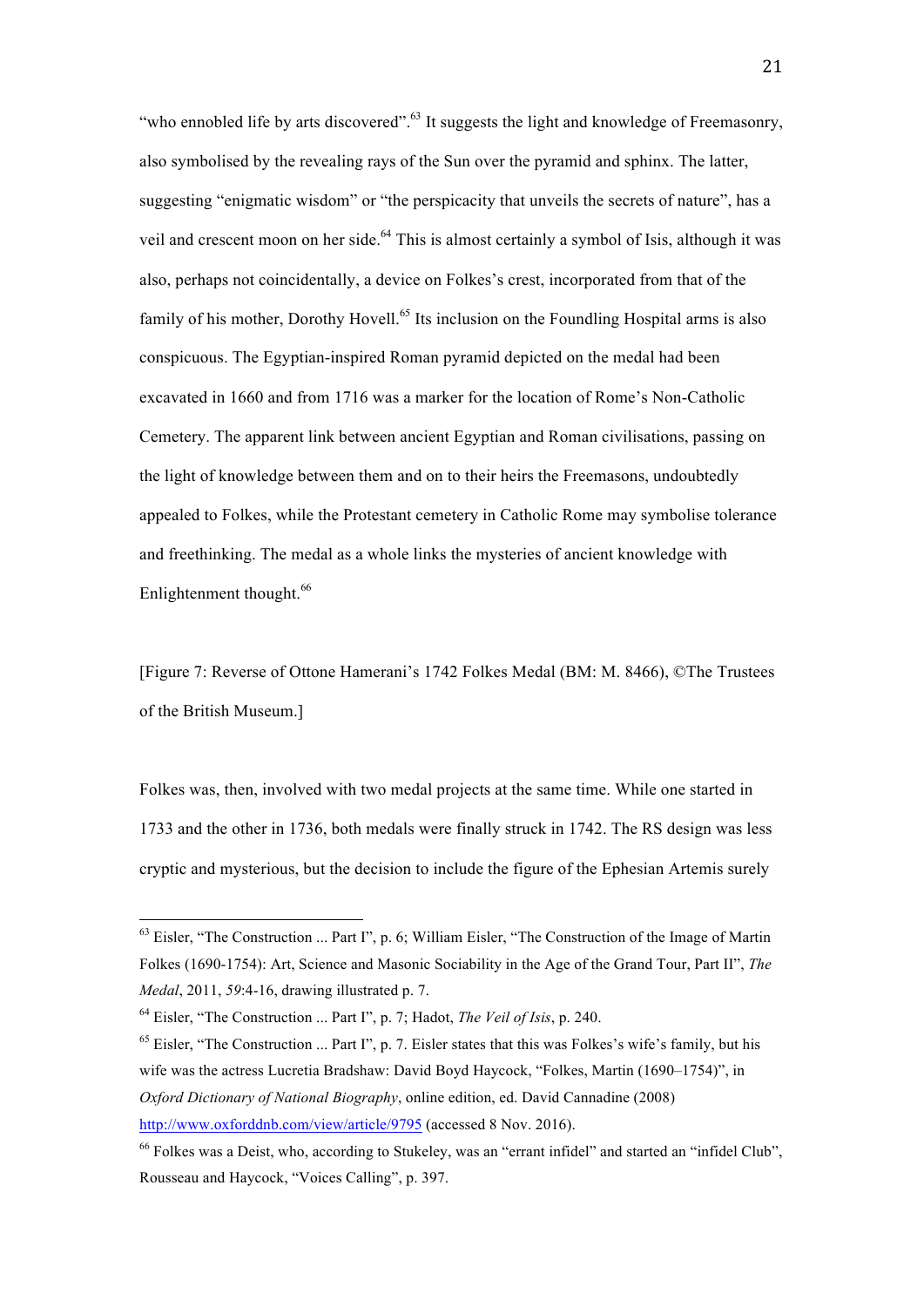points to the dominance of Masonic and deist ideas of nature and science within the Society at this time and, at least, the connections between antiquarian knowledge and experimental philosophy.<sup>67</sup> At the same time, it borrowed from Ripa's emblem of Invention, suiting the changing requirements of the award. However, the numismatic and antiquarian elements of RS activity not only help to elucidate the design of the Copley Medal, but also explain why the idea of a prize medal arose in 1736.

#### **5. The meaning of medals**

Folkes was keenly aware of the use of medals, as physical objects, to demonstrate learning, celebrate individuals, reveal connections and reinforce networks. Other things could perform such functions: on his travels he noted that copies of *Philosophical Transactions* were well received and suggested that bestowing "a few such presents" would "increase our reputation abroad".<sup>68</sup> However, the attractiveness, portability and durability of coins and medals gave them greater significance. Not only could they be exchanged and circulated in the present, they were an exemplary primary source for constructing chronologies and writing histories of the past and in the future. In his *Numismata* (1697), John Evelyn described ancient coins as "the most lasting and ... Vocal Monuments of Antiquity" and, noting the recently begun project to produce a Medallic History of France, saw them as a way to secure future reputations. He urged the striking of medals of today's honoured and famous, including those known for "*experimental Learning*", who were as "fit to have been stamp'd, and worn in *Medals* of *Gold*" as any Greek or Roman.<sup>69</sup> Roger Gale, of the original medal committee, translated a book on the *Knowledge of Medals* that likewise declared that history "hath no

 $67$  On the attempts to unite the societies, to which Folkes was central, see Haycock, "The Cabals of a Few" and Rousseau and Haycock, "Voices Calling". On the links between these intellectual endeavours, see Elliot and Daniels, "School of True".

<sup>68</sup> Rousseau and Haycock, "Voices Calling", pp. 390-391.

<sup>69</sup> Evelyn, *Numismata*, pp. 1, 257, 341-2 (original emphasis). On the French Medallic History, begun by Louis XIV and Jean-Baptiste Colbert in 1663, see Jones, *Art of the Medal*, pp. 81-3.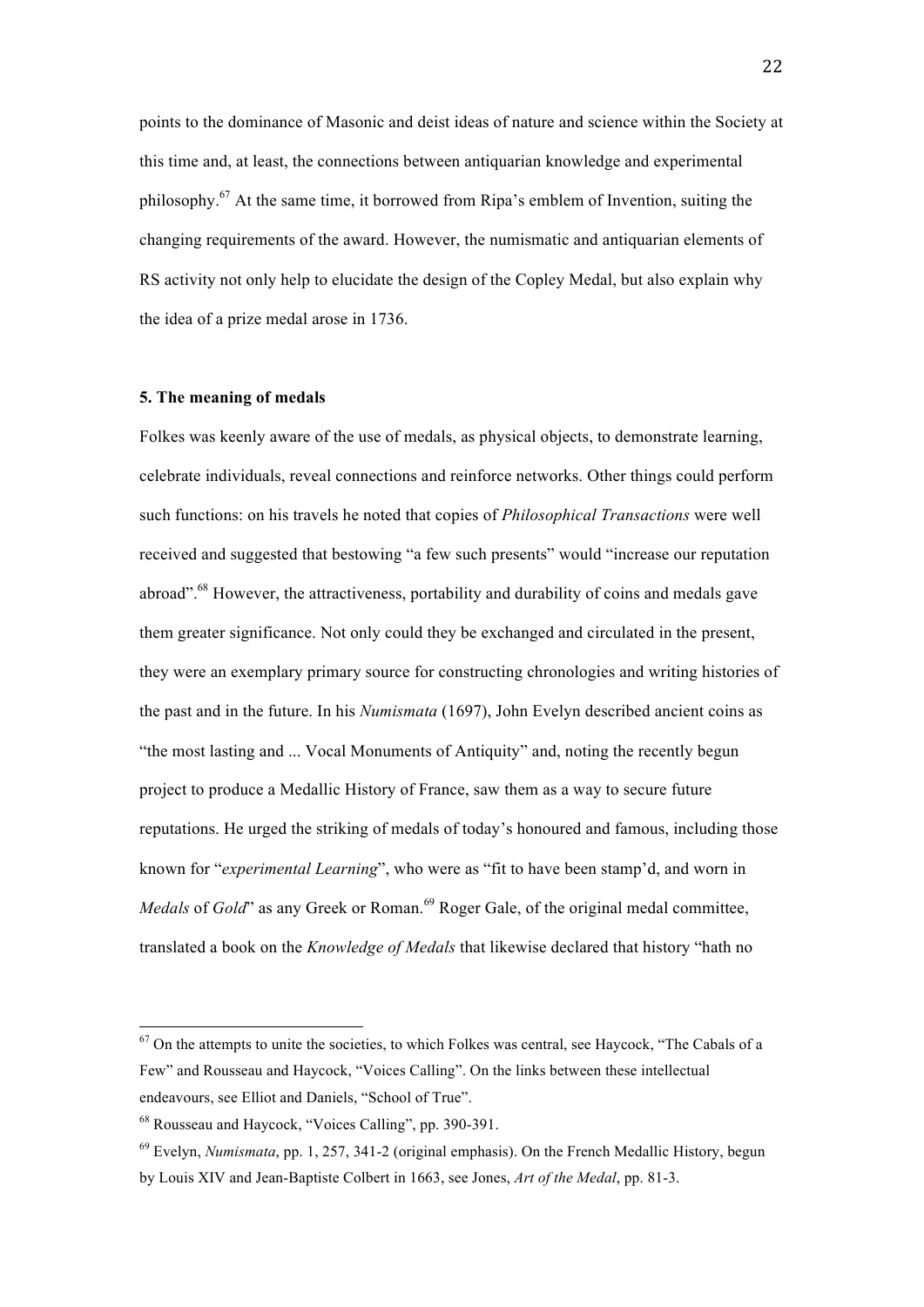Testimony more solid than that of Medals, to justify the Truth of its Facts".<sup>70</sup> Striking a new medal would confer immortality on the RS and its aims, as well as the benefactor and winner, as the collections, catalogues and publications of these RS/SA men testified. The habit of medallic commemoration of individual achievement was beginning to take off in Britain. The RS was linked into this inasmuch as its former President, Newton, and his nephew-in-law, Conduitt, an RS Council Member, were the two Masters of the Mint prior to Arundell. They were involved with the production of official coronation medals and both were early nonroyal subjects of medals by Mint engravers, in designs that included personifications of Science and Truth.<sup>71</sup>

The Copley Medal project was bound up with a contemporary concern for commemoration and preservation for the future within both the RS and SA. It is suggestive that immediately after the medal committee was formed, Folkes "proposed that some Impressions might be taken of the Title Page to Sprat's History of the Royal Society from the Plate in the Society's Custody", since it was "now very scarce and seldom to be met with." Mortimer, as Secretary, was asked to locate it and "other Plates that might be cleaned and fit to take off Impressions of any such Cutts as are become scarce".<sup>72</sup> It reveals Folkes's interest in the Society's institutional history, relics and self-presentation, in ways that are reminiscent of Evelyn half a century earlier. Tellingly, Thomas Birch, a recent and active addition to both societies, donated a copy of the frontispiece to the SA in 1738. Similarly, Mortimer, who about 1737 had begun an unfulfilled project to write the histories of the RS, SA and Spalding

<sup>70</sup> [Louis Jobert], *The Knowledge of Medals: or, Instructions for Those who apply Themselves to the Study of Medals both Ancient and Modern*, trans. Roger Gale (London: T. Caldecott, 1715), Preface. <sup>71</sup> British Museum, John Croker, Newton medal, G3,IP.722 (1727); Gravelot (designer) and John

Sigismund Tanner (engraver), Conduitt medal, M.8310 (1737). The RS approved the Newton medal but did not order commemorative medals before James Cook's (Lewis Pingo, M.4837 [1784]). Several Fellows, including Folkes, were depicted in medals by the Swiss engraver Jean Dassier in the 1730s-40s. On Newton's role in medal design, see Joseph Hone, "Isaac Newton and the Medals for Queen Anne", *Huntington Library Quarterly*, 2016, *79*:119-148 and Craig, *Newton at the Mint*, pp. 51-3.  $72$  CMO/3/70 (7 Dec. 1736).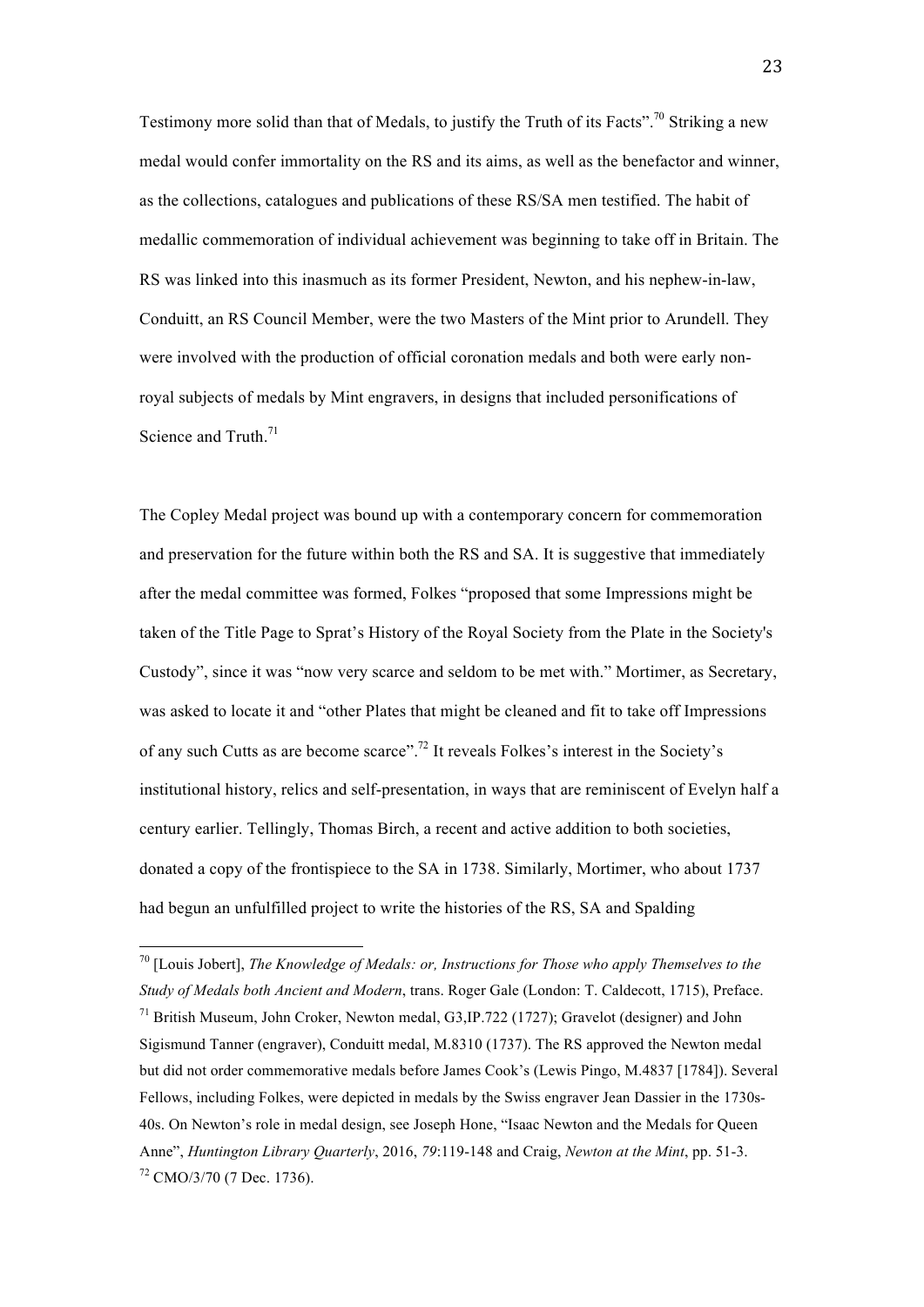Gentleman's Society, had presented a copy of *Philosophical Transactions* "relating to an ancient date". In 1742, Folkes gave the SA a silver Copley Medal, presumably to be kept in "the proper drawers" ordered for their coin and medal collection in  $1736$ <sup>73</sup>. Theobald took a leading role in inspecting and safeguarding these and other SA collections, playing a similar role for the RS repository. Folkes, meanwhile, was "keenly interested in the Archives of the [Royal] Society and the Library generally" and helped promote efforts to catalogue both.<sup>74</sup>

Folkes's numismatic work, however, focused chiefly on metrology and chronology. Returning from Rome, and Folkes read a paper based on the collections he examined there to the SA "on the Weights & Values of the antient Coins". He worked throughout the 1730s and 1740s on English coins, in response to a general and unfulfilled SA ambition to publish a complete history of British coins. These works likewise recorded weights and "present intrinsic values", a project for which careful comparative research among books and collections, measurement and "friendly officials at the Tower mint" were essential. In the volume on silver coins he constructed a lengthy historical-chronological introduction.<sup>75</sup> The metrological approach, which drew on Newton's work at the Mint to establish purity of

<sup>73</sup> Minute Book, Vol. 3 (16 March 1738), p. 113; Vol. 2 (16 Dec. 1736), p. 252; Vol. 4 (18 Feb. 1742), p. 103; Vol 2 (8 Jan. 1736), p. 133. On Mortimer's planned histories, see W.P. Courtney, "Mortimer, Cromwell (c.1693–1752)", rev. Michael Bevan, *Oxford Dictionary of National Biography* http://www.oxforddnb.com/view/article/19341 (accessed 17 Nov. 2016). Mortimer received a letter outlining the history of the Spalding Gentleman's Society from its founder Maurice Johnson on 15 August 1737: Leicestershire Record Office, Papers of the Mortimer Family, DE 107/101. The SGS united antiquarian, scientific, artistic and literary interests, and its members included Newton, Sloane, Mortimer, Stukeley, Vertue, West, Folkes, Theobald, Birch and Desaguliers. Johnson and Stukeley had reestablished the SA in 1717, and both were involved in freemasonry.

<sup>74</sup> Minute Book, Vol. 2 passim; Appleby, "James Theobald"; Marie Boas Hall, *The Library and Archives of the Royal Society 1660-1990* (London: The Royal Society, 1992), pp. 9, 13.

<sup>&</sup>lt;sup>75</sup> Haycock, "Folkes, Martin"; Hugh Pagan, "Martin Folkes and the Study of English Coinage in the Eighteenth Century", in *Enlightening the British: Knowledge, Discovery and the Museum in the Eighteenth Century* edited by R.G.W. Anderson, M.L. Caygill, A.G. MacGregor and L. Syson (London: British Museum Press, 2003), pp. 158-63; Martin Folkes, *A Table of English Silver Coins from the Norman Conquest to the Present Time* (London: Society of Antiquaries, 1745).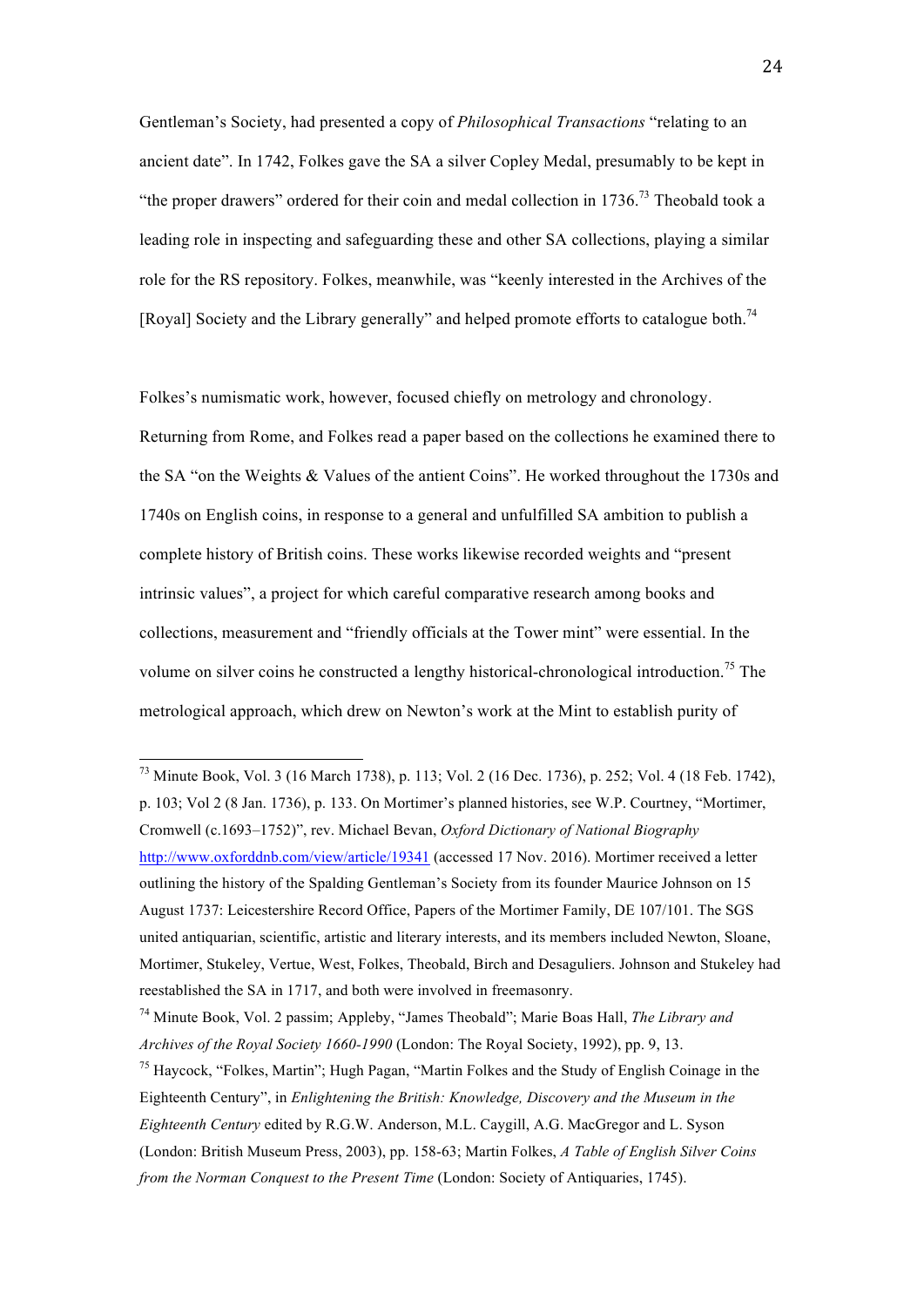metals and fix prices for gold and silver, perhaps made it natural for Folkes to have thought of the annual interest on the Copley legacy as so much bullion that might be converted into medallic form.<sup>76</sup> Yet his first comments on the medal emphasise it as an honour: assuming the gentlemanly and scholarly disinterest of experimental philosophers, unmoved by mere "lucre", he raised its meaning above the cost of experiments or metal. But it was also the case that medals could be reconverted. Those struck at the Mint or certified at the Assay Office contained metals of the same purity as coins. Thus the founder of the Society of Arts, William Shipley, suggested that gold medals "may serve both for premiums and also for honorary gratifications". Realising that some might be obliged to sell or melt their medal, the Society provided a certificate to "perpetuate the honour".<sup>77</sup> For similar reasons Count Rumford stipulated that his RS prize should consist of both a gold and a silver medal. Together worth £60, these medals were much larger than the Copley, although because of its accrued history the latter remained the Society's premier reward.<sup>78</sup>

Thus the value attached to a particular medal can remain linked to its metal content or vary widely. The values of the medals struck by Tanner were discussed at RS Council meetings in early 1742. He was "examined about the Weight and Fineness of the Medals" and testified that "Medals were always made of fine Gold and Silver, and might be certified as such, if required". Once delivered, he confirmed a gold medal was 1oz, 2pwt and 3½gr, valued at

<sup>76</sup> Derek Gjertsen, *The Newton Handbook* (London and New York: Routledge & Kegan Paul, 1986), pp. 363-7 on Newton's work in valuing silver, gold (as guineas) and foreign coinage, dealing with counterfeiters and clippers, and testing coinage by assay. See also Craig, *Newton at the Mint* and Richard S. Westfall, *Never at Rest: A Biography of Isaac Newton* (Cambridge: Cambridge University Press, 1983), pp. 551-625.

<sup>77</sup> Jones, "All Shall Have Prizes", p. 4; See James F. English, *The Economy of Prestige: Prizes, Awards, and the Circulation of Cultural Value* (Cambridge, Mass. and London: Harvard University Press, 2005), pp. 157-61 for later examples of the "recoverable materials" and monetary value of medals, and pp. 183-4 on the commercial afterlife of medals and trophies.

<sup>78</sup> Weld, *History of the Royal Society*, Vol. 2, p. 215; P.L. Simmonds, "Notes on Medals and Societies Granting Medals", *Journal of the Society of Arts*, 1875, *23*:745-751, p. 749. As Rumford suggested, additional money (extra interest, or if not awarded) might be added to the winner's premium.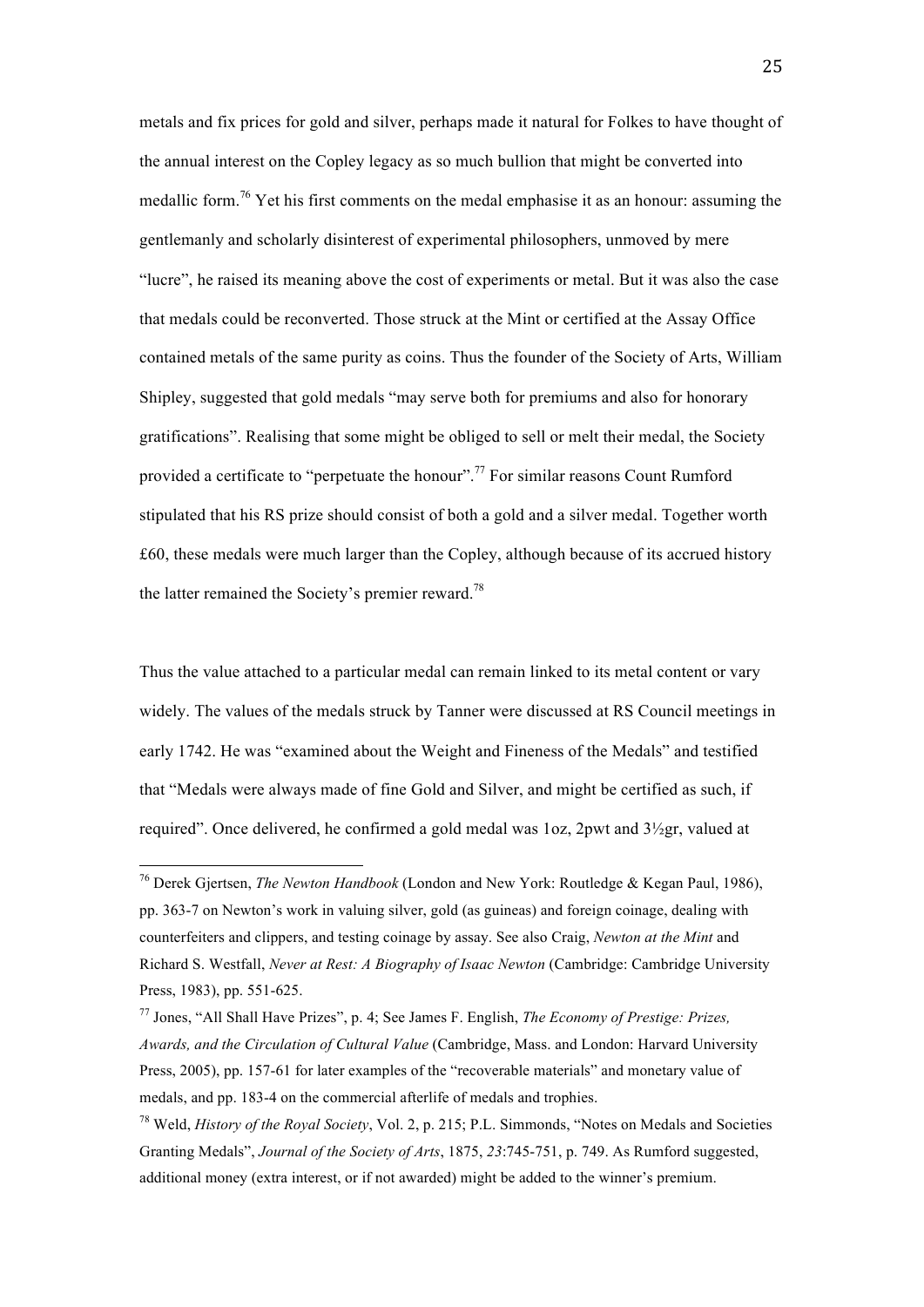£4.19s.2d. (10d under the desired £5), and a silver was 1oz, 1pwt and 22gr, valued at 6s.11d. This followed Newton's 1717 fixed prices for gold and silver but the medals' market value also included the time and skill of their makers and their association with the RS. Reinforcing this, the Council decided "the Silver Medals should be prized to such Members as were desirous to subscribe for the same at  $10^{\circ}.6^{\circ}.79$  At the previous meeting it had been agreed to strike 12 gold, 12 silver and 24 copper medals; this was later upped to 13 gold and as many silver as demand from subscribers might suggest. By the time they were delivered, it was 14 gold, 92 silver and 24 copper, most of which had immediate homes.<sup>80</sup> Folkes, now President, "was desirous to keep one of the Gold Medals for his own Use" and the five Copley Medal recipients since 1737 were to have theirs delivered at the next meeting. In addition, Folkes proposed that Sloane, former President and surviving trustee of Copley's will, should be given a gold medal, and the collector Richard Mead was allowed to buy one for £5. Folkes also proposed that, in addition to gifting two silver medals to Vertue for his unused design, one each should be given to Theobald, Arundell, and the two RS Secretaries.<sup>81</sup>

Folkes was initially to buy his medal from the Treasurer, but was asked to "accept of the Gold Medal as a Present, and not allow them to take the Value of it". It remained part of his collection and was sold after his death, fetching £4.6s, despite the additional worth that we might assume would accrue to such an object over time and with the additional lustre of being associated with a rich collection assembled by a renowned collector – although, of course, it lacked association with a prize winner.<sup>82</sup> Theobald's silver medal likewise was kept with his

<sup>79</sup> CMO/3/96 (19 Jan. 1742) and CMO/3/98 (22 Feb. 1742).

<sup>80</sup> CMO/3/97 (16 Dec. 1741).

<sup>81</sup> CMO/3/96 (19 Jan. 1742) and CMO/3/97 (4 Feb. 1742).

<sup>82</sup> CMO/3/98 (22 Feb. 1742); *A Catalogue of the Genuine, Entire and Choice Collection of Coins, Medals, and Medallions, In Gold, Silver, and Brass, of the Learned and Ingenious Martin Folkes, Esq; Late President of the Royal Society* (London, 1756) – the British Library copy has manuscript notes of the prices each lot fetched: 1000*l*. 9*s*. 6*d*. in total.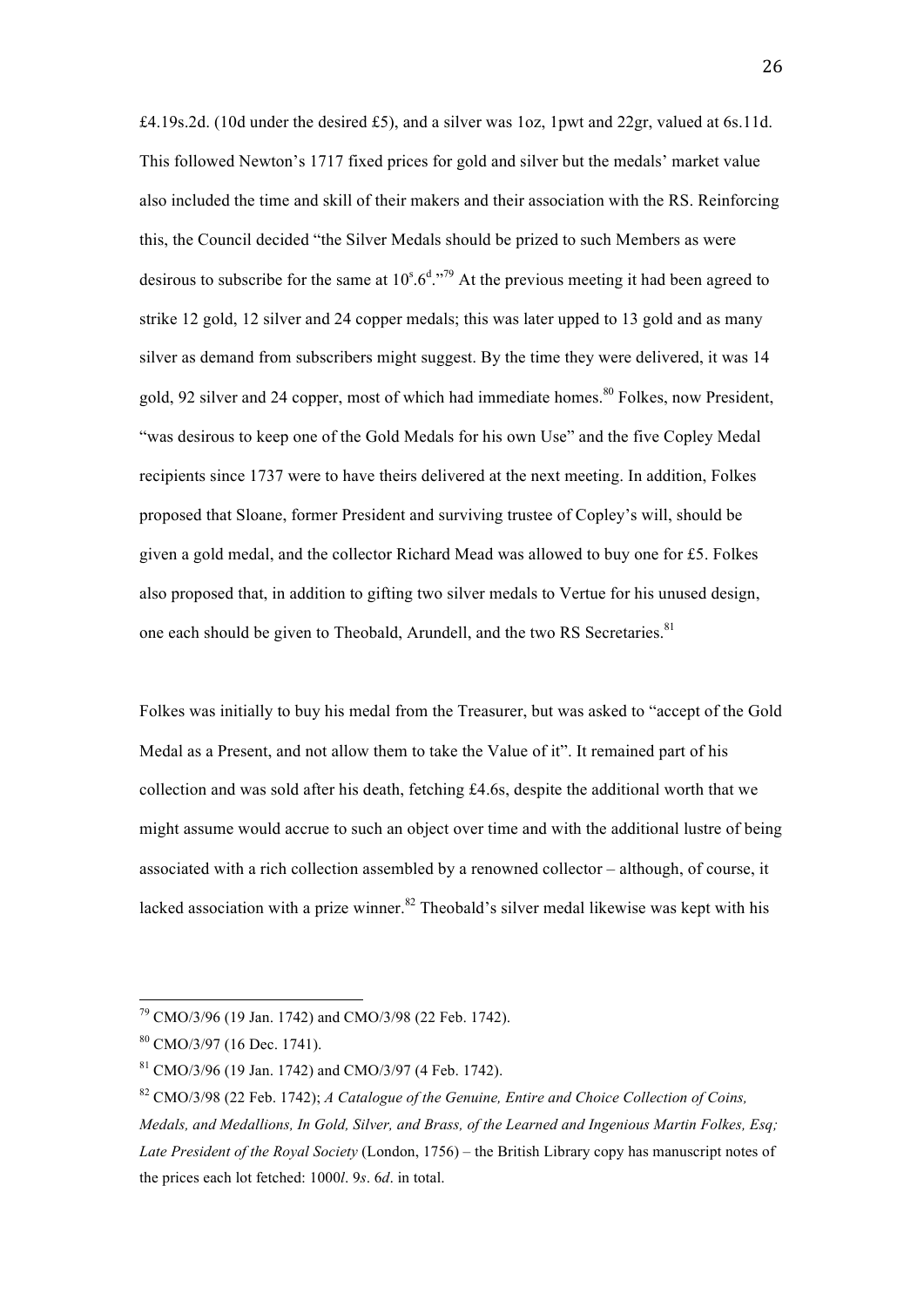collection until his death. $83$  The minutes suggest that 80 silver medals were subscribed to, with the Society purchasing 12 more, six of which were immediately dispensed as above. Four copper medals, at 5s each, were bought by the Duke of Richmond. Folkes was to take custody of four silver and 20 copper medals and the Society's remaining seven gold medals, six silver and twenty-four copper were placed in the strong box  $(Fig. 1)$  – a reminder that the Copley bequest had, through significant additional investment, taken physical form.<sup>84</sup>

#### **6. Managing the medals**

Annually for the next decade, at the meeting before St Andrew's Day, Folkes would inform the Council whom Sloane, who was in increasingly poor health, had chosen as medal recipient. In 1748, the minutes suggest that the Council formally approved Sloane's recommendation, but generally the name was simply passed on until his death in 1753. After this date the names, usually put forward by the President, were agreed by ballot, nearly always unanimously. Undramatic and uncontested as it generally was, the decision necessitated action. Each year Council ordered that a medal should be retrieved from the strong box and that the name and date should be engraved on it ahead of presentation on 30 November. By 1747 this was done "according to Annual Custom", although the material nature of the process meant that irregular actions might also be demanded. That year the Council asked to inspect the dies, which were found to have rusted after being "injudiciously packed up with Cotton" that had become damp. The watchmaker John Ellicott, then on Council, volunteered to clean and repack them, and they were duly delivered to his workshop.<sup>85</sup> There they stayed until April 1749, finally returned after Council asked in July 1748 for them to be retrieved so that another 12 gold medals might be struck at the Mint, the existing stock having been used.<sup>86</sup> Thereafter the dies were returned to the strong box, to be

<sup>83</sup> Appleby, "James Theobald", p. 184.

<sup>84</sup> CMO/3/98 (22 Feb. 1742).

 $85$  CMO/3/120 (11 Nov. 1747).

<sup>86</sup> CMO/4/2 (1 Jul. 1748) and CMO/4/8 (21 Apr. 1749).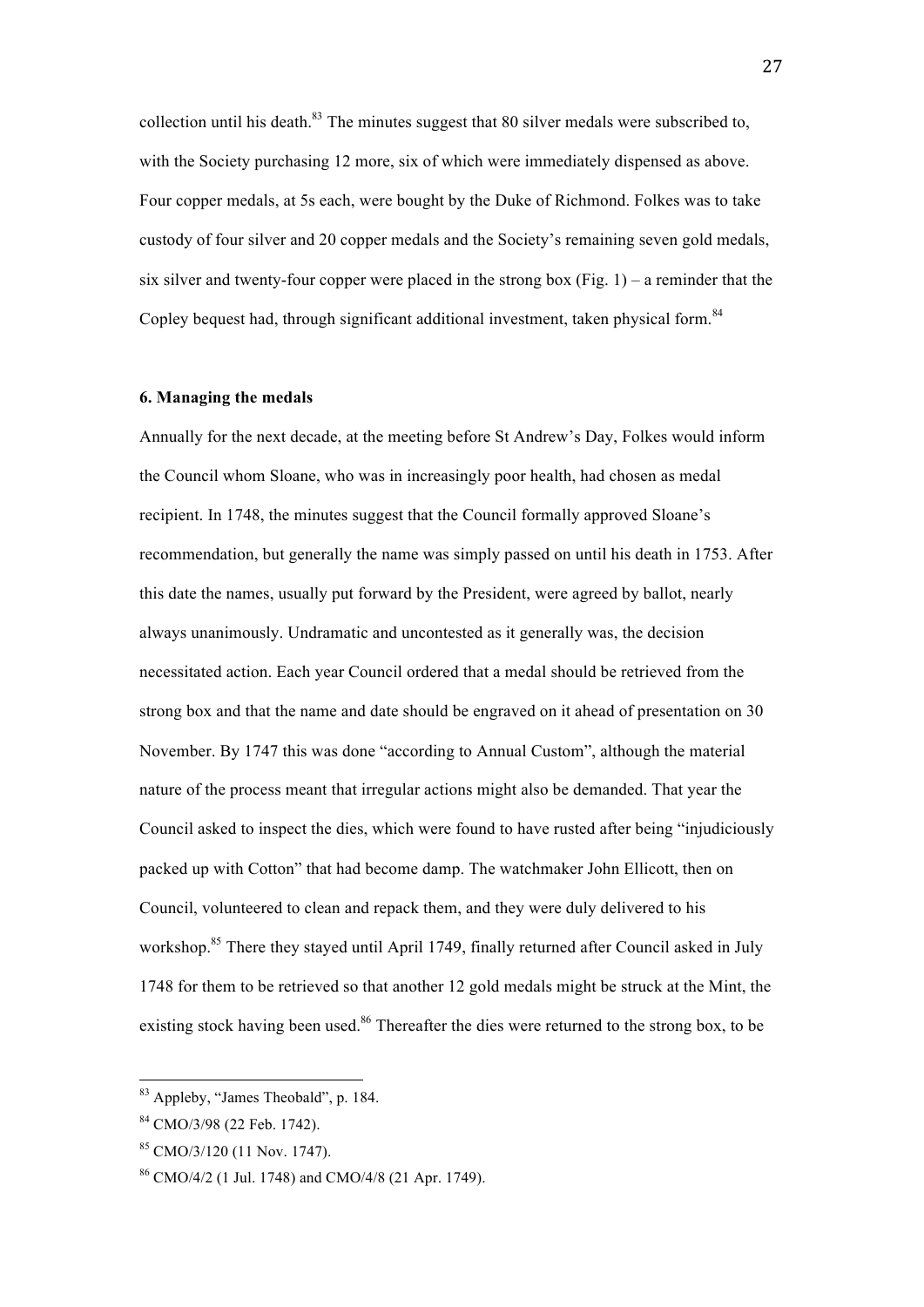extracted periodically to make further medals, which were then placed in storage alongside the dies.<sup>87</sup> Ellicott also carried out the engraving of the recipient's name, at least in 1751-2, work later done by Mr Mynde, the Society's engraver. Maintaining a prize medal system requires work and activity beyond the creation of the scheme and the annual selection.

The establishment and continuance of the annual custom, which was at times interrupted by illness of the president or distraction of other work, led to other consequences. The sense of significance seems to have been increased by the physical reality of the medal: Middleton, the first to receive it in the year of award, appears to have been the first to raise the interest of the press.<sup>88</sup> The medal became part of Anniversary Meeting ritual and this always included a statement or address by the President regarding the individual and their work. Folkes's addresses were recorded in the Journal Book, two of Macclesfield's also survive in the archives, and their importance was sufficient under Pringle for his to be published.<sup>89</sup> The *Gentleman's Magazine* suggested that Macclesfield's speech on the occasion of awarding Benjamin Franklin, "greatly inhances the value of the prize".<sup>90</sup> The prize created connections between Society and winners that would increase awareness of, and potentially do honour to, all. Thus, Middleton used his award as a guarantee of his good faith and the value of his work when he responded to accusations of withholding information. Yet this was at a period when the Society was anxious not to be seen to be endorsing instrument makers' work or even

<sup>87</sup> E.g. CMO/4/2 (1 Jul. 1748) and CMO/4/9 (1 Nov. 1749); CMO/4/117 (17 Nov. 1760) and CMO/4/133 (17 Dec. 1761).

<sup>88</sup> The same brief report appears in several publications in December 1742, including the *London Evening Post*, *Daily Advertiser*, *Stamford Mercury* and *The London Magazine*.

<sup>&</sup>lt;sup>89</sup> Bektas and Crosland, "The Copley Medal", pp. 50-1; Royal Society, Macclesfield, Draft addresses, MM/4/16, 20; John Pringle, *Six Discourses... on occasion of six annual assignments of Sir G. Copley's Medal* (London: 1783). See Reeves, "Science and the Sea".

<sup>90</sup> *Gentleman's Magazine*, 1753, *23*:587. On ritual and prizes, see English, *The Economy of Prestige*, pp. 4-5.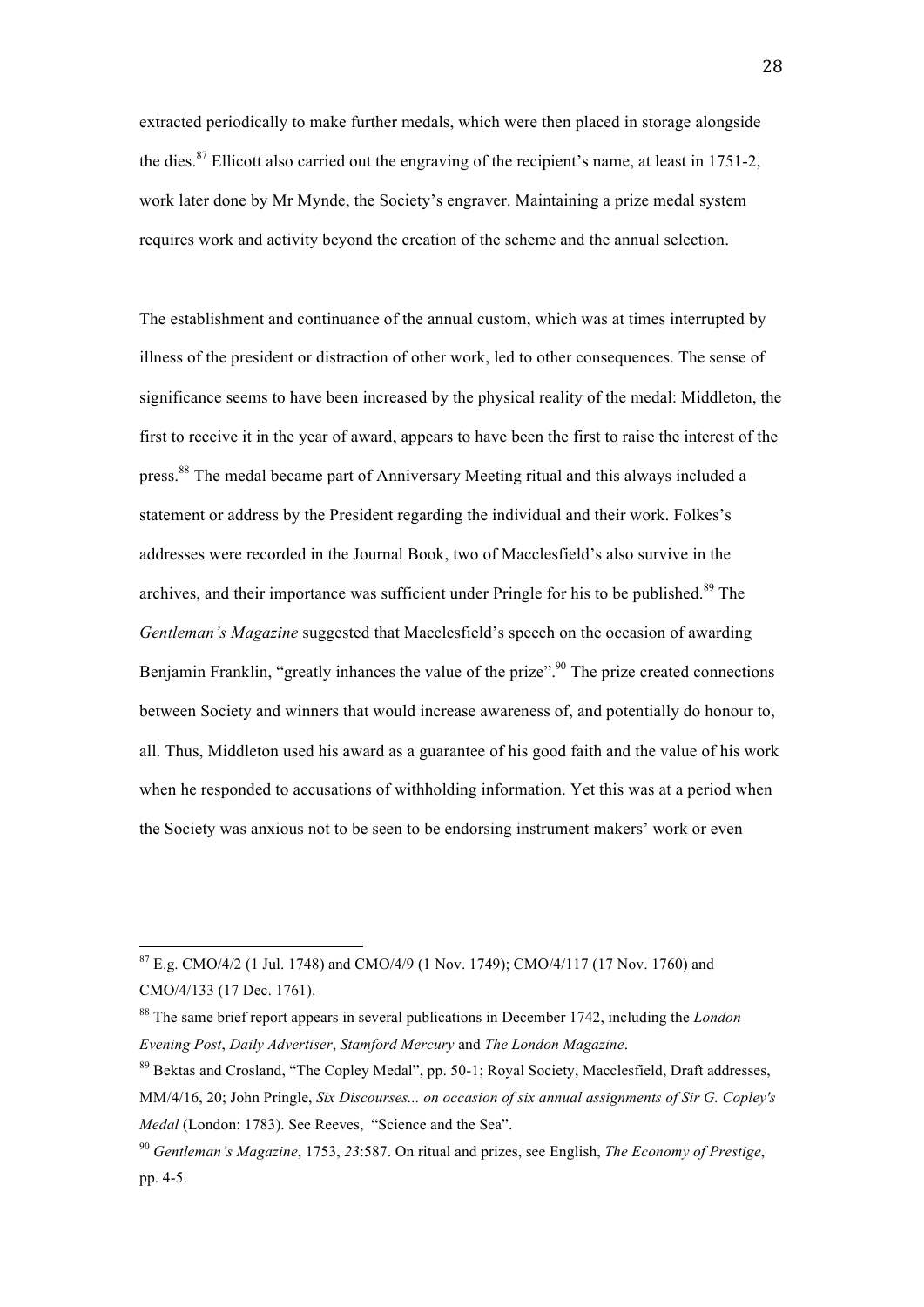approving the content of *Philosophical Transactions* and, not surprisingly, there were occasionally concerns about how and to whom the awards were made.<sup>91</sup>

After Sloane's death the RS Council members now found themselves responsible for the medal's distribution. They felt that they could not take action without first consulting Copley's will, the openness of which reassured them that they might do as they wished, including honouring a foreigner. It was a decision that paid off, with the *Gentleman's Magazine* commending the Society for looking beyond their "own circle" to "distinguish the most deserving" such as Franklin.<sup>92</sup> In 1756 the Council again checked their procedures, looking back over the Minutes for 7 December 1736, and repealed the resolution that the medal would be awarded "for the best Experiment produced within the year", giving them more leeway in considering date, and type, of contribution.<sup>93</sup> Despite this, in 1762 they found it better, "for the Honour of the Society", to miss an year "than to bestow [the medal] upon a subject, that was inadequate, or less deserving."<sup>94</sup> After a gap, due more to the President's illness and absence than the quality of recent work, reputational anxiety was again evident when it was decided that the medal should only be awarded if the experiments were confirmed. A committee tested, and in 1765 approved, John Canton's experiments on the compressibility of water, although this did not become a regular approach.<sup>95</sup> Nevertheless, the significance that the medal accrued over time raised the stakes, meaning that careless bestowal could cause greater damage. From 1766, by which time the Council had accepted collective responsibility for the journal, to the 1830s, nearly all the medals were bestowed for published work. Publication in *Transactions* represented the Society's confirmation of the

<sup>91</sup> Christopher Middleton, *A Vindication of the Conduct of Captain C. Middleton* (London: 1743). See Noah Moxham and Aileen Fyfe, "A Pre-History of 'Peer Review': Refereeing and Editorial Selection at the Royal Society", *Historical Journal*, 2018, *61*: 863-89, pp. 869, 873; see also British Library, Birch Royal Society Papers, Add MS 4441, Vol. X.

<sup>92</sup> CMO/4/44 (15 Nov. 1753); *Gentleman's Magazine*, 1753, *23*:587.

 $93$  CMO/4/73 (18 Nov. 1756).

 $94$  CMO/4/143 (4 Nov. 1762).

 $^{95}$  CMO/5 (28 Nov. 1764), p. 53 and (28 Nov. 1765), pp. 131-2.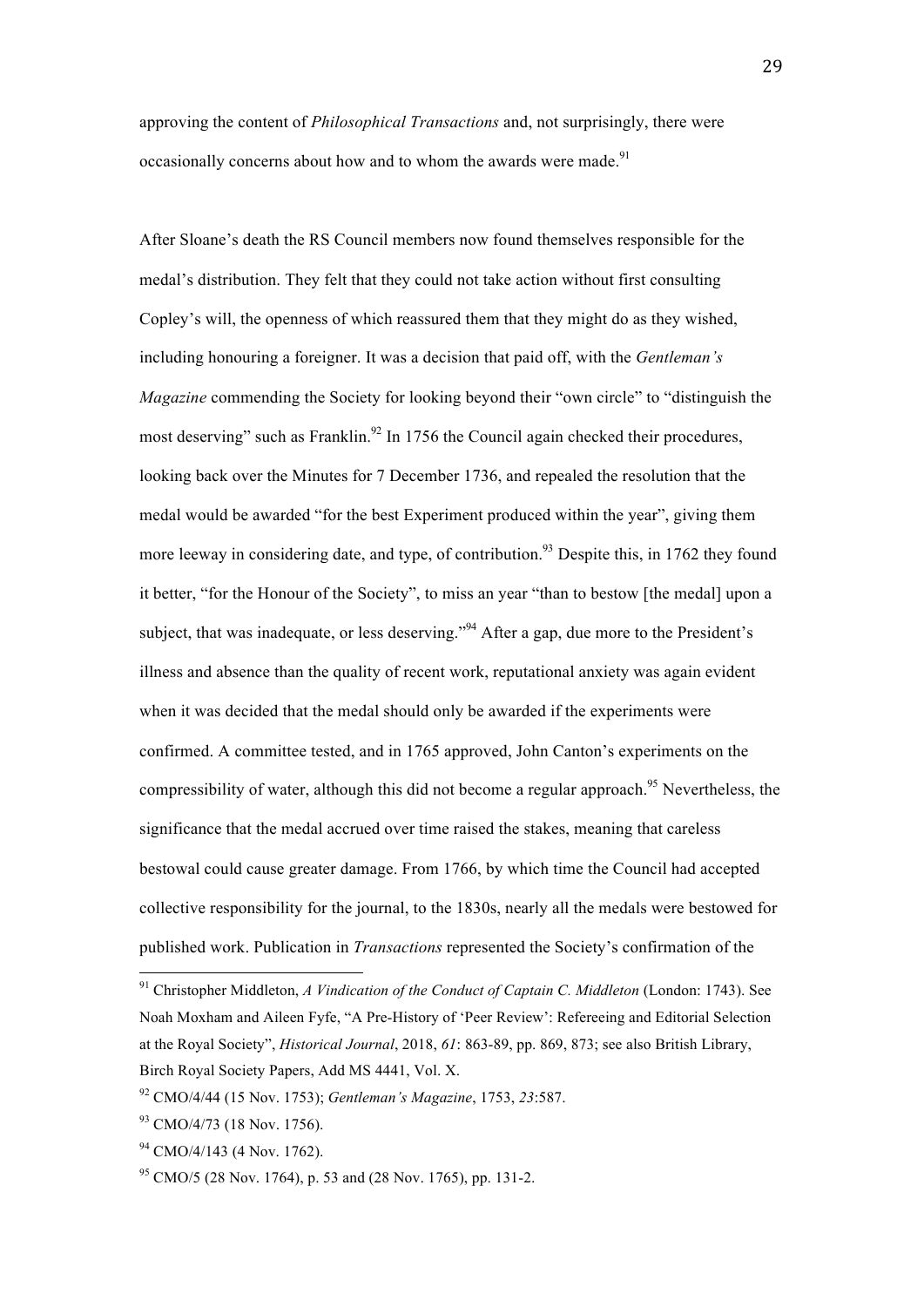significance, if not the truth, of the content, but was increasingly viewed as signalling approval, and the bestowal of a medal for the best among recent papers was a clear sign of esteem.<sup>96</sup>

The medal as material and symbolic object also played its role. The medals were collectors' items, gifts and personal souvenirs that could be further circulated by being depicted in print. Franklin's medal, the first sent overseas rather than presented in person, was illustrated, described and explained as the "Annual Medal of the Royal Society" in the *Gentleman's Magazine* (Fig. 8).<sup>97</sup> The 1750 winner, George Edwards, honoured for the first three parts of his *Natural History of Uncommon Birds* (1743-50), included an engraving of his medal on the title page of the collected 1751 edition. The *Gentleman's Magazine* suggested this as an exchange (one, financially, considerably to the Society's benefit), with Edwards receiving the medal after presenting his volumes at the Anniversary Meeting.<sup>98</sup> However, another kind of exchange was generated with the engraving. Its presence on the title page, showing Edwards's gratitude and belief that it acted as a signifier of quality, was also an advertisement for the RS and its medal.<sup>99</sup> Even when simply within the gift of Sloane (who was, to be sure, a patron of Edwards), with its laurels and "most worthy" inscription, the Copley Medal marked recognition of quality and achievement from the Society represented by its coat of arms.

[Figure 8: "Annual Medal of the Royal Society", *Gentleman's Magazine*, 1753. Courtesy of the Wellcome Library, London.]

## **Conclusion**

<sup>96</sup> Moxham and Fyfe, "The Pre-History", pp. 871-3.

<sup>97</sup> *Gentleman's Magazine*, 1751, *21*:26.

<sup>98</sup> *Ibid*, p. 554.

<sup>&</sup>lt;sup>99</sup> Edwards's move foreshadows the later use of medals as advertisements on instruments makers' trade cards and catalogues: see Paolo Brenni's contribution to this issue.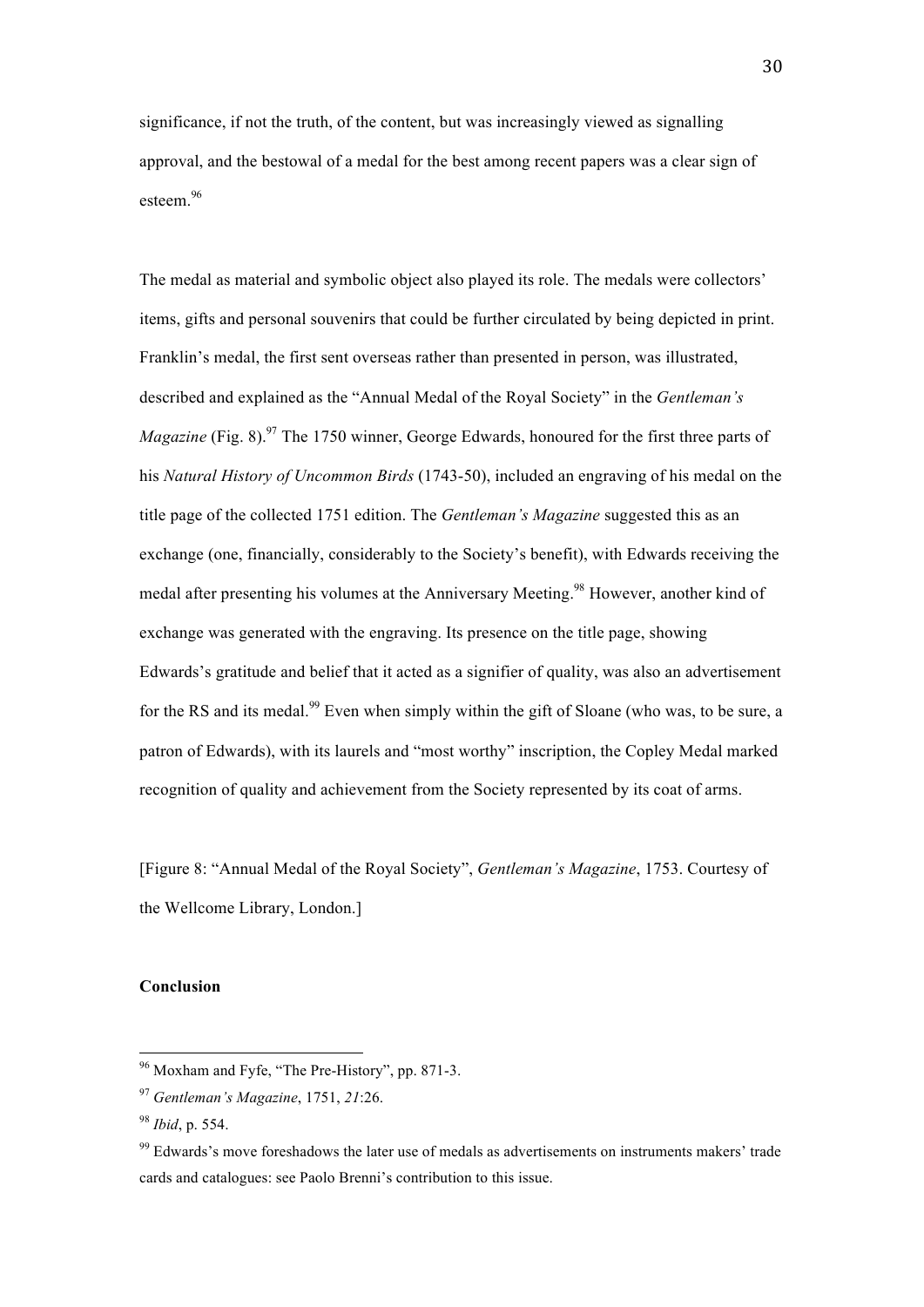Thinking materially and visually about the Copley Medal reveals a number of things usually overlooked. One is the sheer novelty of a prize medal at the date of its foundation. Another is the amount of time, money and effort that were involved in bringing a medal project to fruition. This underscores the commitment to the idea, which should be understood in the context of interest in antiquities and in securing the Society's future reputation, as well as a developing desire to recognise and reward individual merit. While it is unclear whether there was any deliberate policy regarding the type of work that would be rewarded during the medal's early years, beyond connection to or approval by Sloane, it encompassed a range that considerably expanded the use of Copley's legacy, something echoed in the medal's eventual design. Tracing the legacy and its use, from Copley Experiment to Annual Medal, we may follow the Society's shift from a focus on collective witnessing of experimental demonstration toward the reporting and publication of individual investigations, made over time, whether observational, experimental or to develop an invention. The reproducible nature of the Medal – as a series of objects, as circulated engravings and as part of Society ceremony and annual routine – ultimately helped to create a canon of associated people and work to which the Society still makes reference.

An examination of design has revealed the on-going commitment to representations of the Society, featuring its coat of arms, motto and experimental equipment, and the influence of the concurrent antiquarian interests of RS fellows, also associated with the SA and Freemasonry. While it has come to represent the RS, its longevity and the individuals honoured, the Medal was the product of its time and the interests of its founders. While no individual can be definitively linked to the concept behind the design, Folkes's interests were central and it is plausible that Hogarth had at least some influence on his thinking. There has been a tendency for the 18th-century Society to be cast as insufficiently serious or scientific but this account underscores the broader range of concerns and connections to which the historian must pay heed. Just as Michael Hunter's recent exemplary examination of the Sprat frontispiece has demonstrated that the arts and Evelyn's "connoisseurial aspirations" were an